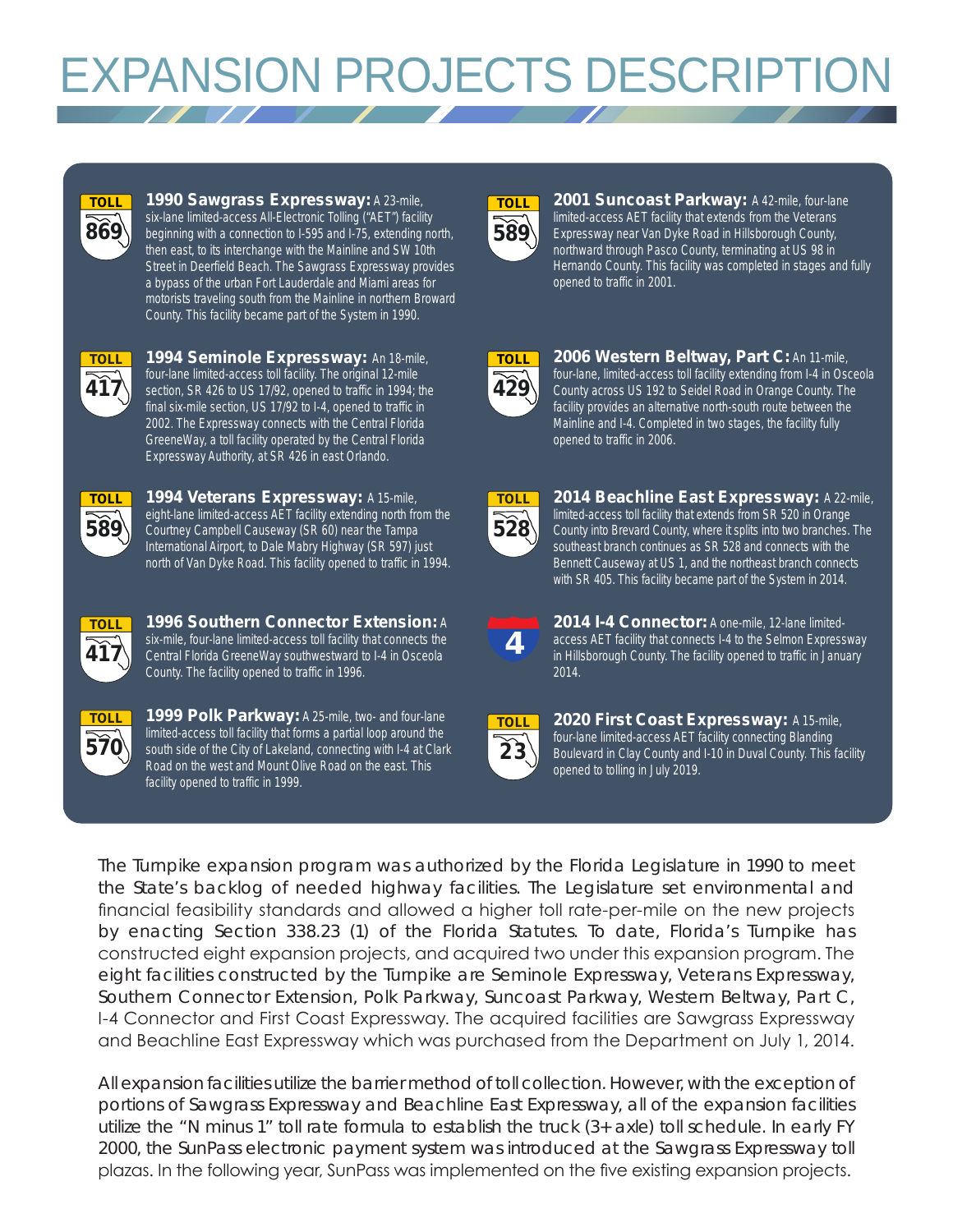# Expansion Projects Transactions and Toll Revenue FY 2021 vs. FY 2020

|                              | <b>Transactions</b> |             |           |               | <b>Toll Revenue</b> |           |
|------------------------------|---------------------|-------------|-----------|---------------|---------------------|-----------|
| Component                    | FY 2021             | FY 2020     | Change    | FY 2021       | FY 2020             | Change    |
| Sawgrass Expressway          | 79,799,273          | 85,054,234  | $(6.2\%)$ | \$76,395,004  | \$80,243,880        | $(4.8\%)$ |
| Seminole Expressway          | 39,351,477          | 40,685,803  | (3.3)     | 53,421,806    | 56,008,246          | (4.6)     |
| Veterans Expressway          | 61,024,501          | 63,197,773  | (3.4)     | 51,896,206    | 53,781,205          | (3.5)     |
| Southern Connector Extension | 14,100,270          | 15,699,940  | (10.2)    | 12,100,953    | 13,203,196          | (8.3)     |
| Polk Parkway                 | 36,702,384          | 35,295,546  | 4.0       | 37,099,310    | 35,430,812          | 4.7       |
| Suncoast Parkway             | 35,136,420          | 33,417,473  | 5.1       | 27,854,984    | 26,623,357          | 4.6       |
| Western Beltway, Part C      | 15,113,505          | 14,978,791  | 0.9       | 15,794,554    | 15,770,593          | 0.2       |
| I-4 Connector                | 19,066,982          | 18,524,800  | 2.9       | 13,112,462    | 14,013,104          | (6.4)     |
| Beachline East Expressway    | 17,898,833          | 20,035,447  | (10.7)    | 5,710,256     | 6,255,901           | (8.7)     |
| First Coast Expressway       | 28,825,221          | 25,816,769  | 11.7      | 13,565,949    | 11,791,375          | 15.0      |
| Total                        | 347,018,866         | 352,706,576 | $(1.6\%)$ | \$306,951,484 | \$313,121,669       | $(2.0\%)$ |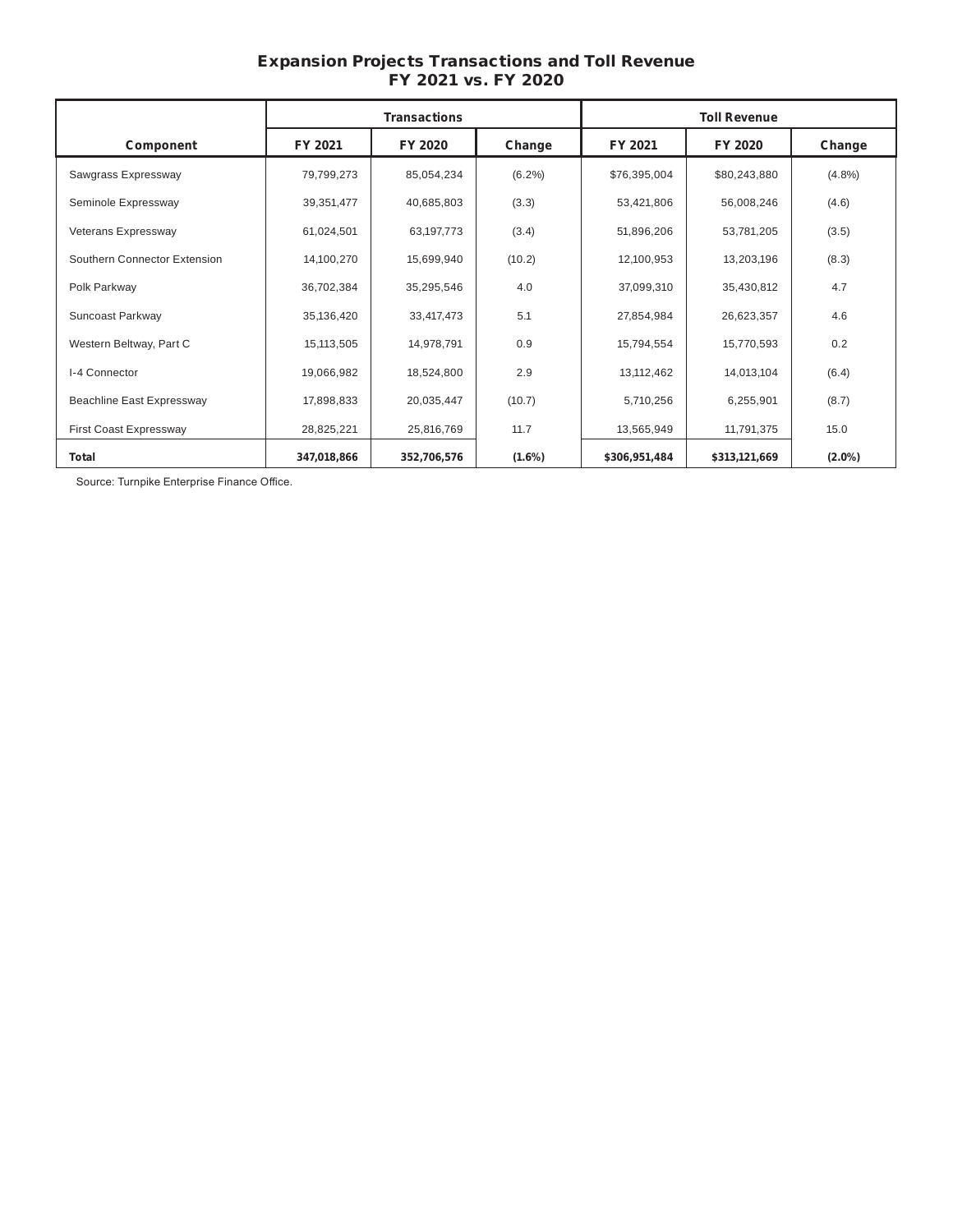# Expansion Projects Summary Quarterly Gross Toll Revenue Results FY 2021 vs. FY 2020

|                      |               |               | Variance       |            |
|----------------------|---------------|---------------|----------------|------------|
| <b>Months</b>        | FY 2021       | FY 2020       | <b>Amount</b>  | Change     |
| July                 | \$22,939,460  | \$30,270,349  | (\$7,330,889)  | $(24.2\%)$ |
| August               | 23,501,171    | 30,123,690    | (6,622,519)    | (22.0)     |
| September            | 23,603,328    | 24,948,794    | (1,345,466)    | (5.4)      |
| 1st Quarter Subtotal | 70,043,959    | 85,342,833    | (15, 298, 874) | (17.9)     |
| October              | 25,407,091    | 30,818,119    | (5,411,028)    | (17.6)     |
| November             | 24,127,898    | 29,852,947    | (5,725,049)    | (19.2)     |
| December             | 26,074,728    | 30,782,751    | (4,708,023)    | (15.3)     |
| 2nd Quarter Subtotal | 75,609,717    | 91,453,817    | (15, 844, 100) | (17.3)     |
| January              | 24,863,035    | 29,570,111    | (4,707,076)    | (15.9)     |
| February             | 24,040,940    | 29,000,707    | (4,959,767)    | (17.1)     |
| March                | 28,381,745    | 23,843,781    | 4,537,964      | 19.0       |
| 3rd Quarter Subtotal | 77,285,720    | 82,414,599    | (5, 128, 879)  | (6.2)      |
| April                | 27,779,423    | 13,900,567    | 13,878,856     | 99.8       |
| May                  | 28,303,891    | 18,289,421    | 10,014,470     | 54.8       |
| June                 | 27,928,774    | 21,720,432    | 6,208,342      | 28.6       |
| 4th Quarter Subtotal | 84,012,088    | 53,910,420    | 30,101,668     | 55.8       |
| <b>Annual Total</b>  | \$306,951,484 | \$313,121,669 | (\$6,170,185)  | $(2.0\%)$  |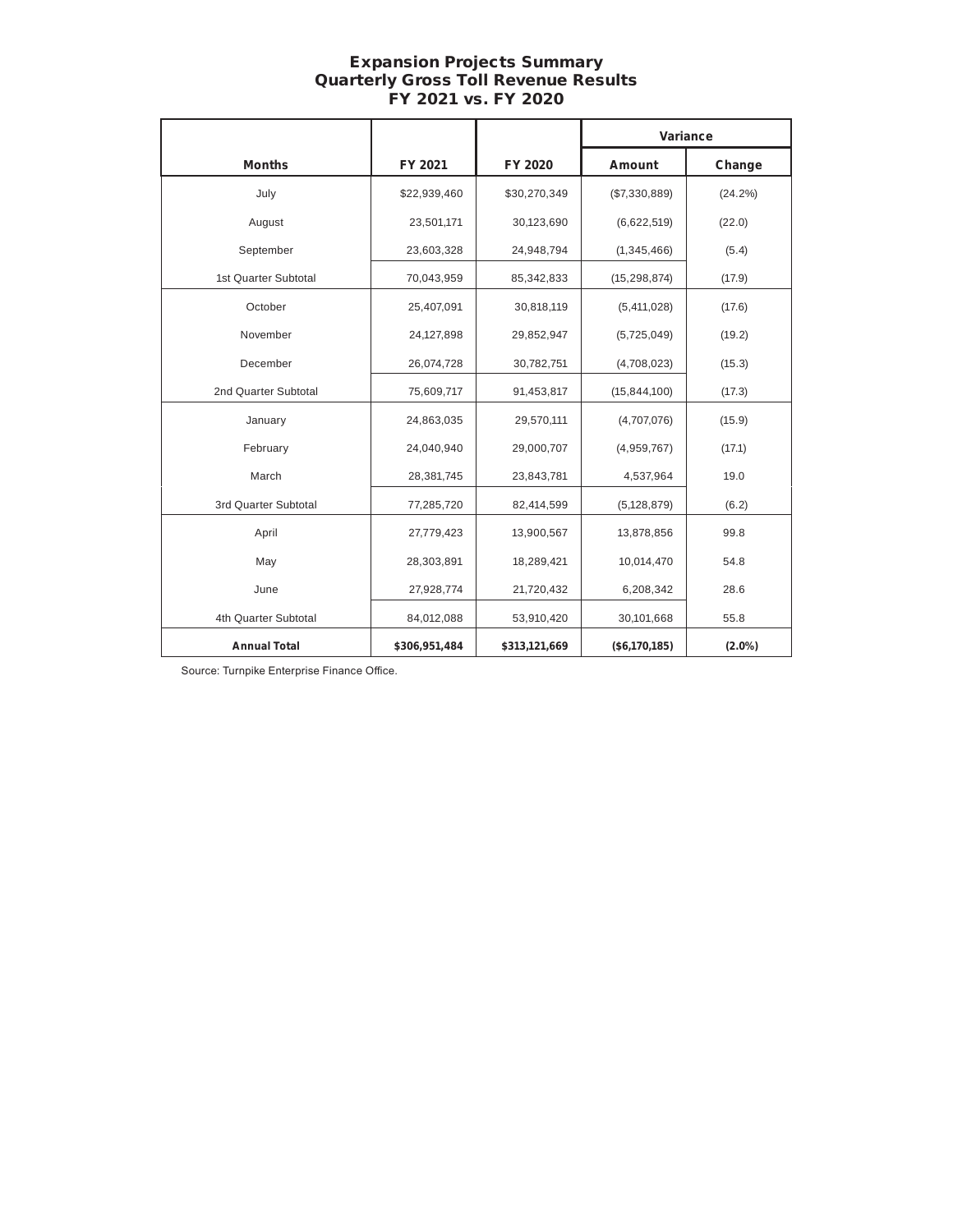#### Sawgrass Expressway Comparison of Daily Transactions by Month FY 2021 vs. FY 2020

|              | <b>Average Daily Transactions</b><br>$(ADT)^*$ |         |         |
|--------------|------------------------------------------------|---------|---------|
| <b>Month</b> | FY 2021                                        | FY 2020 | Change  |
| July         | 186,648                                        | 251,070 | (25.7%) |
| August       | 191,673                                        | 259,893 | (26.2)  |
| September    | 199,524                                        | 249,607 | (20.1)  |
| October      | 209,923                                        | 270,439 | (22.4)  |
| November     | 202,860                                        | 268,919 | (24.6)  |
| December     | 218,201                                        | 267,830 | (18.5)  |
| January      | 210,547                                        | 268,806 | (21.7)  |
| February     | 230,039                                        | 277,794 | (17.2)  |
| March        | 239,554                                        | 205,481 | 16.6    |
| April        | 246,494                                        | 119,817 | 105.7   |
| May          | 243,468                                        | 155,035 | 57.0    |
| June         | 246,382                                        | 193,759 | 27.2    |
| <b>AADT</b>  | 218,628                                        | 232,389 | (5.9%)  |

Source: Turnpike Enterprise Finance Office.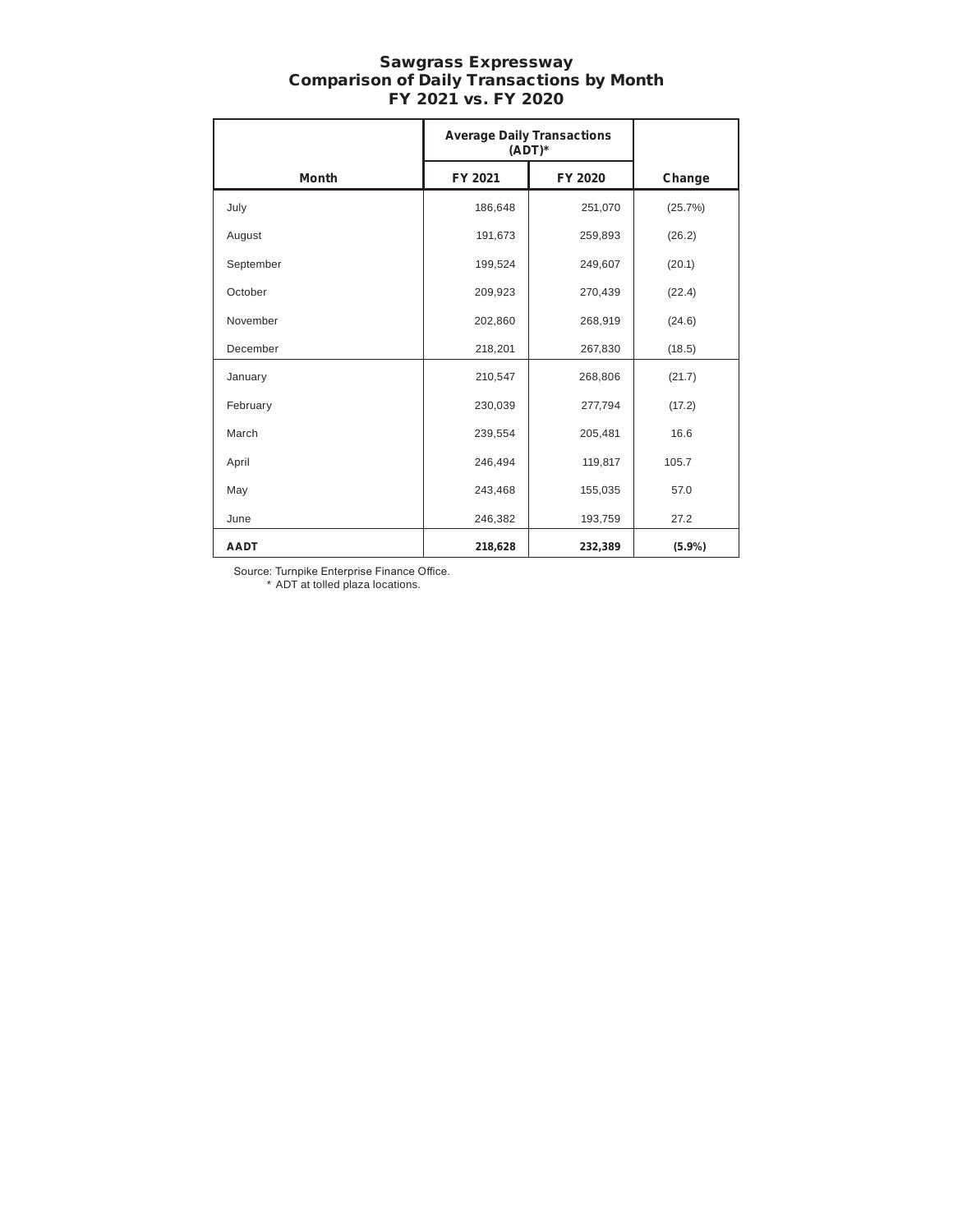## Sawgrass Expressway Quarterly Revenue Results FY 2021 vs. FY 2020

|                      |              |              | Variance      |         |
|----------------------|--------------|--------------|---------------|---------|
| <b>Months</b>        | FY 2021      | FY 2020      | Amount        | Change  |
| July                 | \$5,656,880  | \$7,615,306  | (\$1,958,426) | (25.7%) |
| August               | 5,828,436    | 7,660,311    | (1,831,875)   | (23.9)  |
| September            | 5,857,077    | 6,384,535    | (527, 458)    | (8.3)   |
| 1st Quarter Subtotal | 17,342,393   | 21,660,152   | (4, 317, 759) | (19.9)  |
| October              | 6,305,717    | 7,875,010    | (1,569,293)   | (19.9)  |
| November             | 5,966,002    | 7,597,814    | (1,631,812)   | (21.5)  |
| December             | 6,433,152    | 7,795,066    | (1,361,914)   | (17.5)  |
| 2nd Quarter Subtotal | 18,704,871   | 23,267,890   | (4, 563, 019) | (19.6)  |
| January              | 6,182,832    | 7,532,161    | (1,349,329)   | (17.9)  |
| February             | 6,020,740    | 7,391,315    | (1,370,575)   | (18.5)  |
| March                | 7,087,690    | 6,145,653    | 942,037       | 15.3    |
| 3rd Quarter Subtotal | 19,291,262   | 21,069,129   | (1,777,867)   | (8.4)   |
| April                | 6,937,737    | 3,739,040    | 3,198,697     | 85.5    |
| May                  | 7,094,322    | 4,904,915    | 2,189,407     | 44.6    |
| June                 | 7,024,419    | 5,602,754    | 1,421,665     | 25.4    |
| 4th Quarter Subtotal | 21,056,478   | 14,246,709   | 6,809,769     | 47.8    |
| <b>Annual Total</b>  | \$76,395,004 | \$80,243,880 | (\$3,848,876) | (4.8%)  |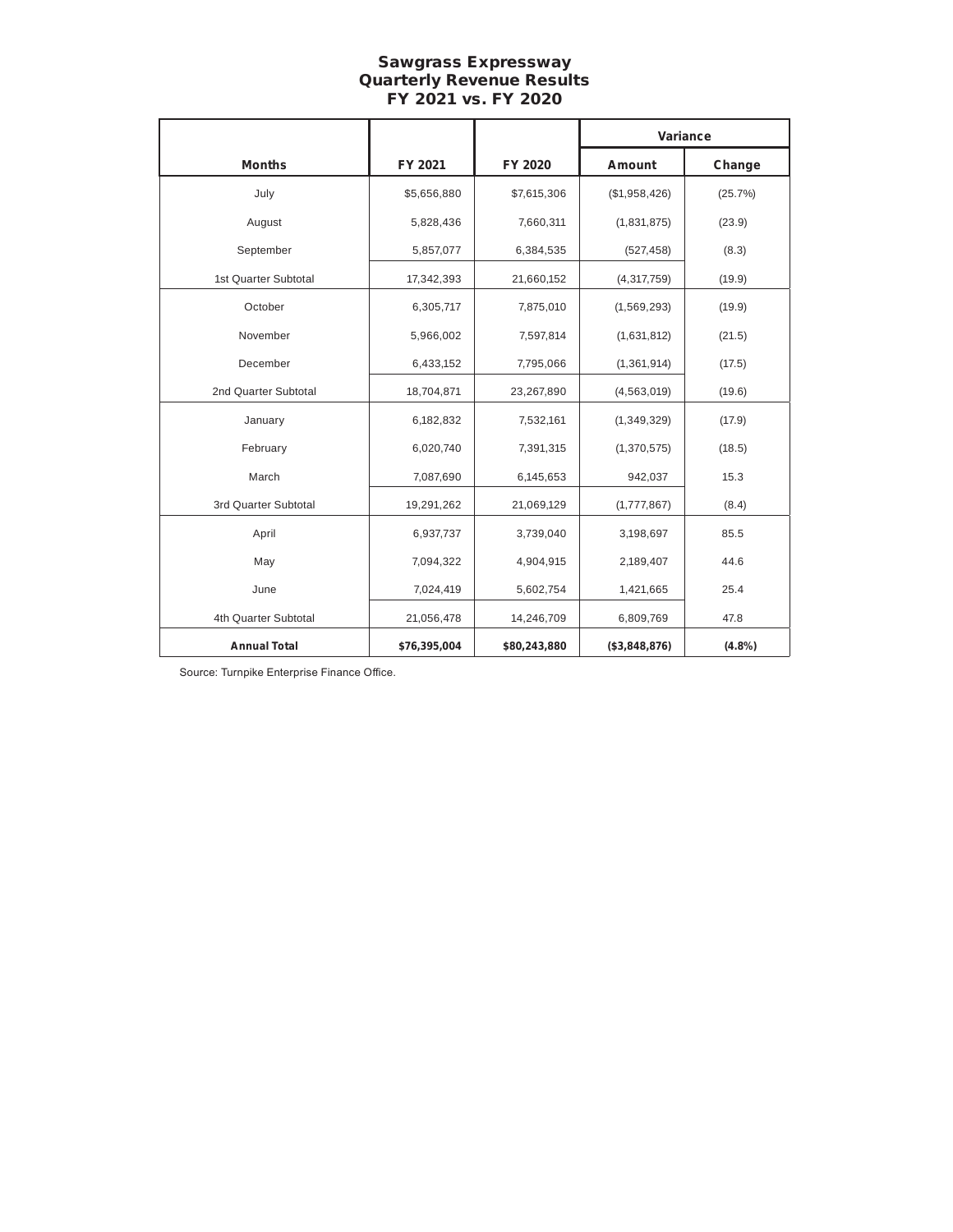#### Seminole Expressway Comparison of Daily Transactions by Month FY 2021 vs. FY 2020

|              | <b>Average Daily Transactions</b><br>$(ADT)^*$ |         |           |
|--------------|------------------------------------------------|---------|-----------|
| <b>Month</b> | FY 2021                                        | FY 2020 | Change    |
| July         | 94,277                                         | 122,751 | (23.2%)   |
| August       | 98,946                                         | 124,160 | (20.3)    |
| September    | 102,469                                        | 117,149 | (12.5)    |
| October      | 108,904                                        | 128,636 | (15.3)    |
| November     | 102,122                                        | 124,510 | (18.0)    |
| December     | 105,513                                        | 123,258 | (14.4)    |
| January      | 100,877                                        | 124,027 | (18.7)    |
| February     | 109,685                                        | 128,427 | (14.6)    |
| March        | 118,751                                        | 99,642  | 19.2      |
| April        | 118,273                                        | 61,562  | 92.1      |
| May          | 116,565                                        | 82,317  | 41.6      |
| June         | 117,853                                        | 97,209  | 21.2      |
| <b>AADT</b>  | 107,812                                        | 111,163 | $(3.0\%)$ |

Source: Turnpike Enterprise Finance Office.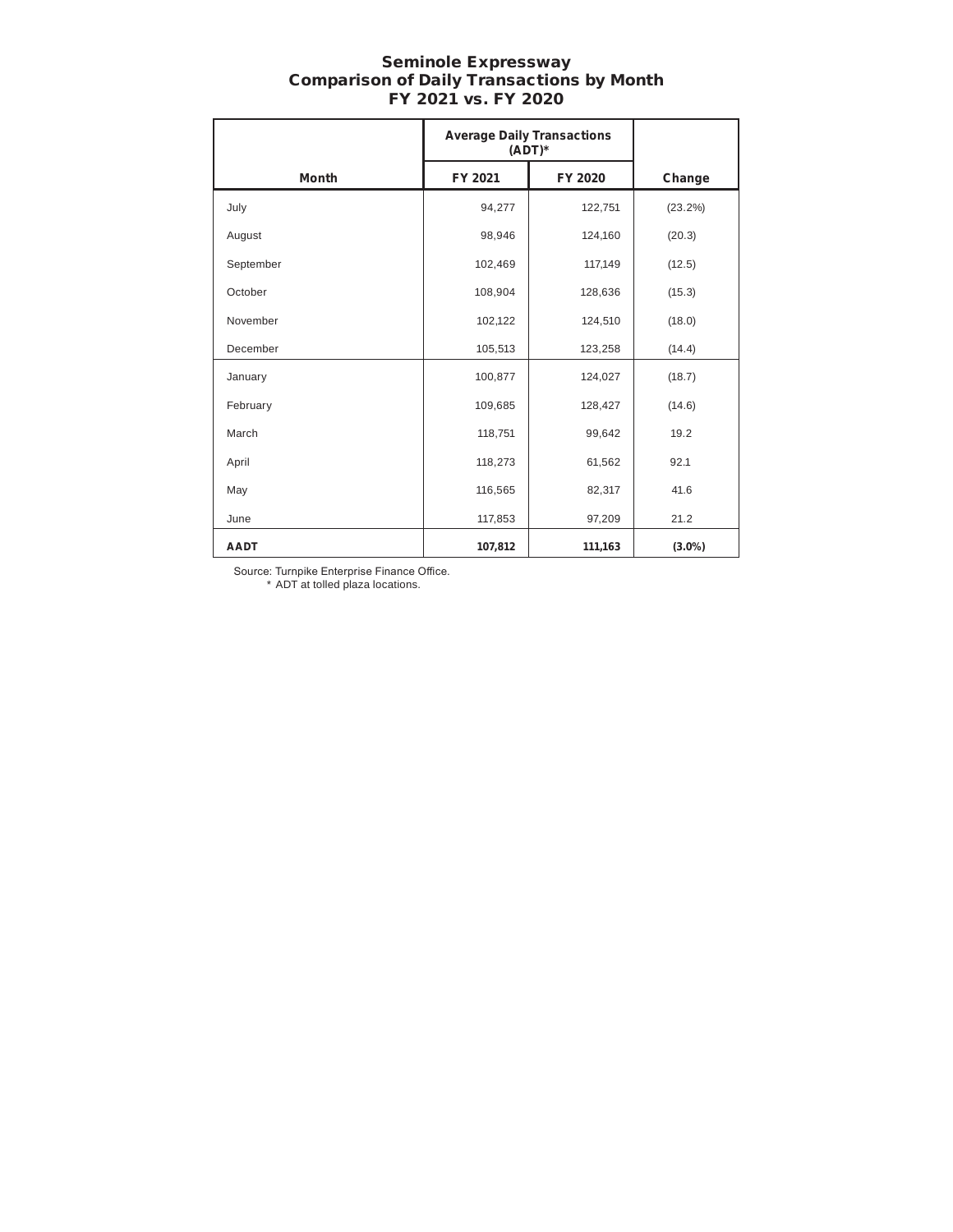# Seminole Expressway Quarterly Revenue Results FY 2021 vs. FY 2020

|                      |              |              | Variance      |           |
|----------------------|--------------|--------------|---------------|-----------|
| <b>Months</b>        | FY 2021      | FY 2020      | Amount        | Change    |
| July                 | \$4,012,415  | \$5,473,269  | (\$1,460,854) | (26.7%)   |
| August               | 4,087,849    | 5,407,229    | (1,319,380)   | (24.4)    |
| September            | 4,103,666    | 4,452,054    | (348, 388)    | (7.8)     |
| 1st Quarter Subtotal | 12,203,930   | 15,332,552   | (3, 128, 622) | (20.4)    |
| October              | 4,416,928    | 5,504,796    | (1,087,868)   | (19.8)    |
| November             | 4,202,171    | 5,347,348    | (1, 145, 177) | (21.4)    |
| December             | 4,544,301    | 5,534,733    | (990, 432)    | (17.9)    |
| 2nd Quarter Subtotal | 13,163,400   | 16,386,877   | (3,223,477)   | (19.7)    |
| January              | 4,317,737    | 5,321,659    | (1,003,922)   | (18.9)    |
| February             | 4,152,195    | 5,210,758    | (1,058,563)   | (20.3)    |
| March                | 4,929,907    | 4,250,150    | 679,757       | 16.0      |
| 3rd Quarter Subtotal | 13,399,839   | 14,782,567   | (1, 382, 728) | (9.4)     |
| April                | 4,835,417    | 2,402,734    | 2,432,683     | 101.2     |
| May                  | 4,933,950    | 3,183,520    | 1,750,430     | 55.0      |
| June                 | 4,885,270    | 3,919,996    | 965,274       | 24.6      |
| 4th Quarter Subtotal | 14,654,637   | 9,506,250    | 5,148,387     | 54.2      |
| <b>Annual Total</b>  | \$53,421,806 | \$56,008,246 | (\$2,586,440) | $(4.6\%)$ |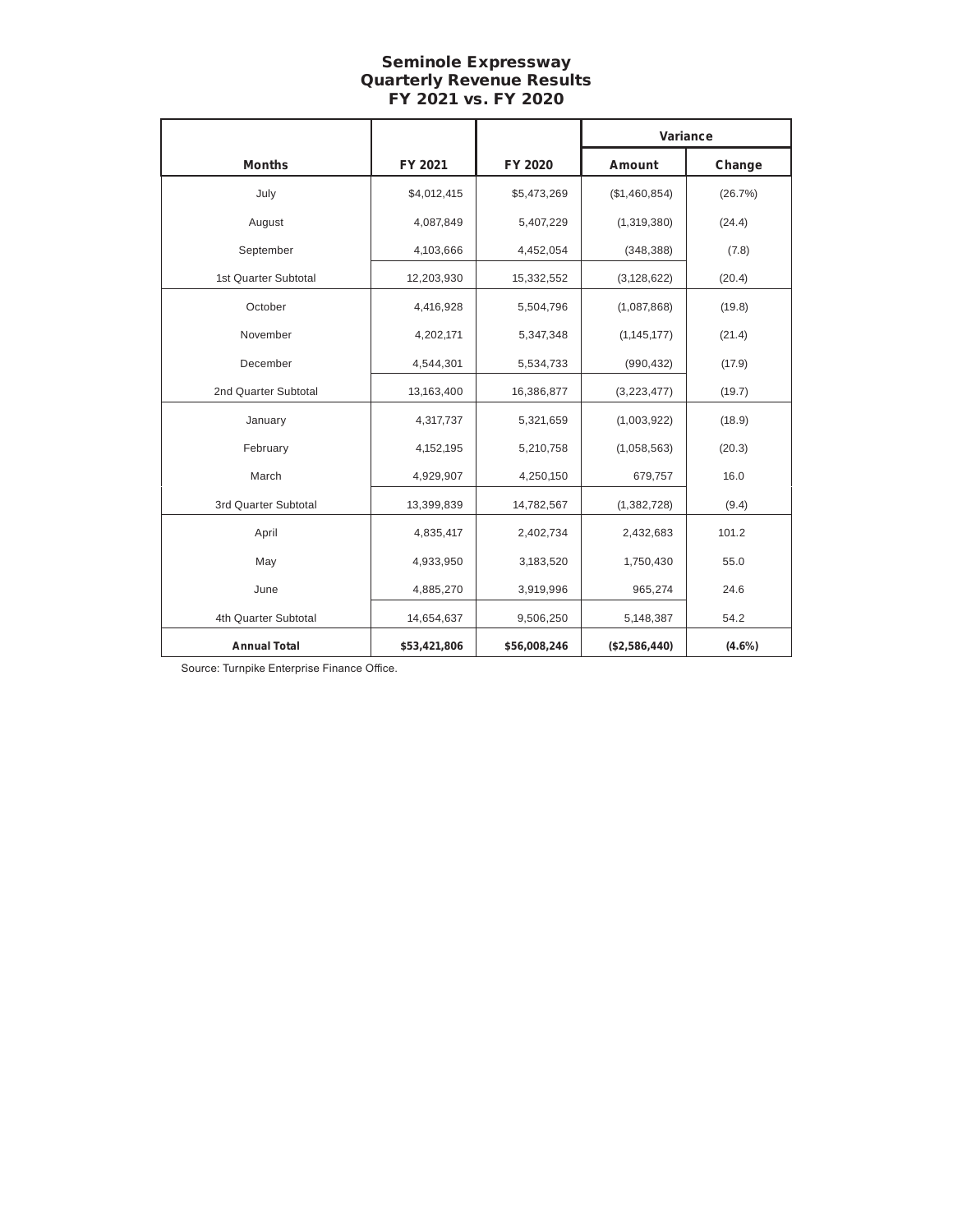#### Veterans Expressway Comparison of Daily Transactions by Month FY 2021 vs. FY 2020

|              | <b>Average Daily Transactions</b><br>$(ADT)^*$ |         |           |
|--------------|------------------------------------------------|---------|-----------|
| <b>Month</b> | FY 2021                                        | FY 2020 | Change    |
| July         | 142,177                                        | 186,907 | (23.9%)   |
| August       | 148,133                                        | 194,730 | (23.9)    |
| September    | 155,577                                        | 190,353 | (18.3)    |
| October      | 162,900                                        | 198,909 | (18.1)    |
| November     | 155,413                                        | 193,619 | (19.7)    |
| December     | 165,554                                        | 196,470 | (15.7)    |
| January      | 159,114                                        | 196,124 | (18.9)    |
| February     | 174,040                                        | 202,299 | (14.0)    |
| March        | 181,287                                        | 153,881 | 17.8      |
| April        | 186,233                                        | 91,191  | 104.2     |
| May          | 187,030                                        | 122,488 | 52.7      |
| June         | 190,089                                        | 144,716 | 31.4      |
| <b>AADT</b>  | 167,190                                        | 172,672 | $(3.2\%)$ |

Source: Turnpike Enterprise Finance Office.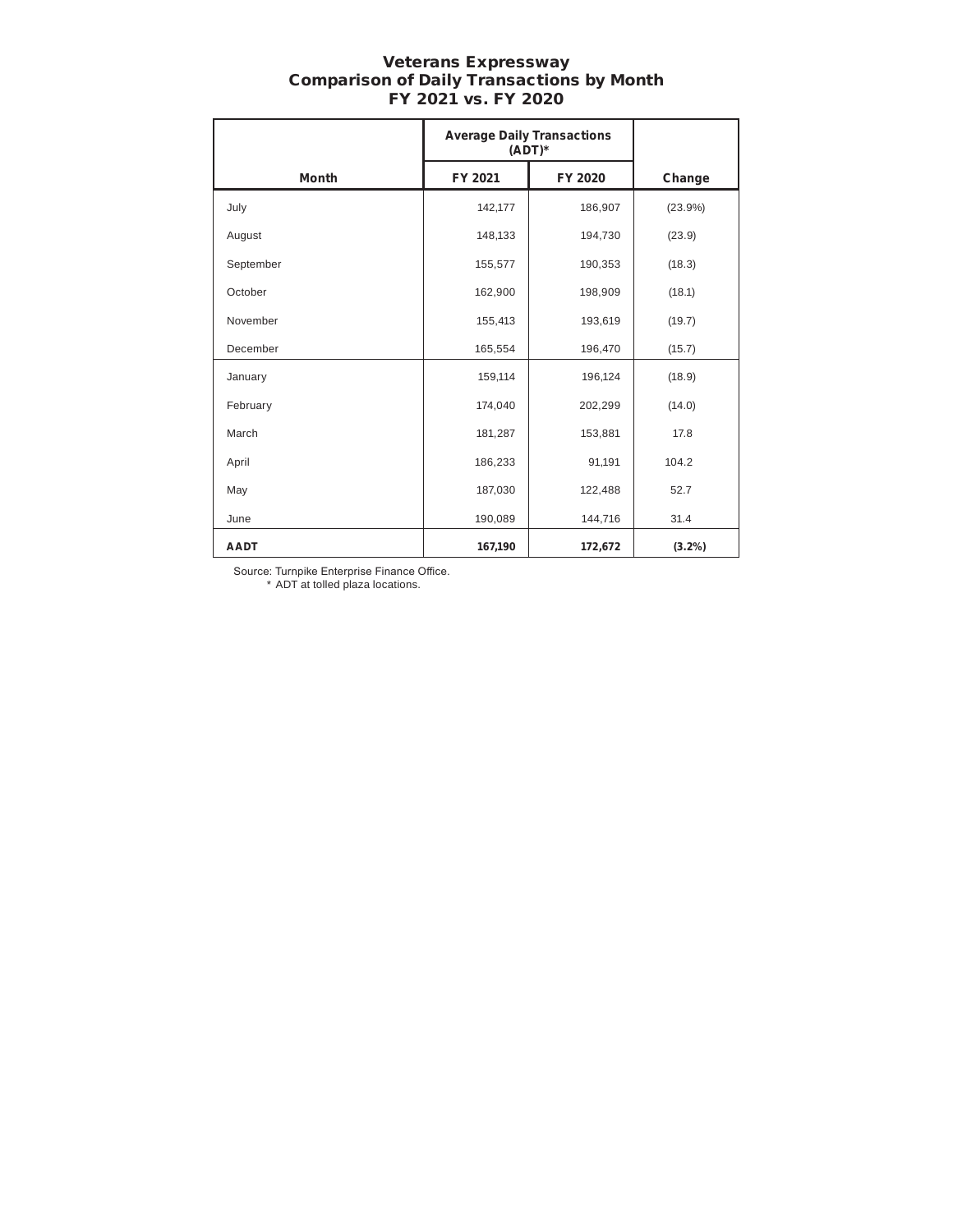# Veterans Expressway Quarterly Revenue Results FY 2021 vs. FY 2020

|                      |              |              | Variance      |           |
|----------------------|--------------|--------------|---------------|-----------|
| <b>Months</b>        | FY 2021      | FY 2020      | Amount        | Change    |
| July                 | \$3,847,532  | \$5,108,647  | (\$1,261,115) | (24.7%)   |
| August               | 3,970,335    | 5,141,711    | (1, 171, 376) | (22.8)    |
| September            | 3,990,157    | 4,293,675    | (303, 518)    | (7.1)     |
| 1st Quarter Subtotal | 11,808,024   | 14,544,033   | (2,736,009)   | (18.8)    |
| October              | 4,295,646    | 5,295,836    | (1,000,190)   | (18.9)    |
| November             | 4,067,065    | 5,108,200    | (1,041,135)   | (20.4)    |
| December             | 4,388,982    | 5,237,667    | (848, 685)    | (16.2)    |
| 2nd Quarter Subtotal | 12,751,693   | 15,641,703   | (2,890,010)   | (18.5)    |
| January              | 4,210,778    | 5,036,244    | (825, 466)    | (16.4)    |
| February             | 4,102,388    | 4,948,629    | (846, 241)    | (17.1)    |
| March                | 4,813,036    | 4,118,025    | 695,011       | 16.9      |
| 3rd Quarter Subtotal | 13,126,202   | 14,102,898   | (976, 696)    | (6.9)     |
| April                | 4,701,912    | 2,510,678    | 2,191,234     | 87.3      |
| May                  | 4,790,470    | 3,277,940    | 1,512,530     | 46.1      |
| June                 | 4,717,905    | 3,703,953    | 1,013,952     | 27.4      |
| 4th Quarter Subtotal | 14,210,287   | 9,492,571    | 4,717,716     | 49.7      |
| <b>Annual Total</b>  | \$51,896,206 | \$53,781,205 | (\$1,884,999) | $(3.5\%)$ |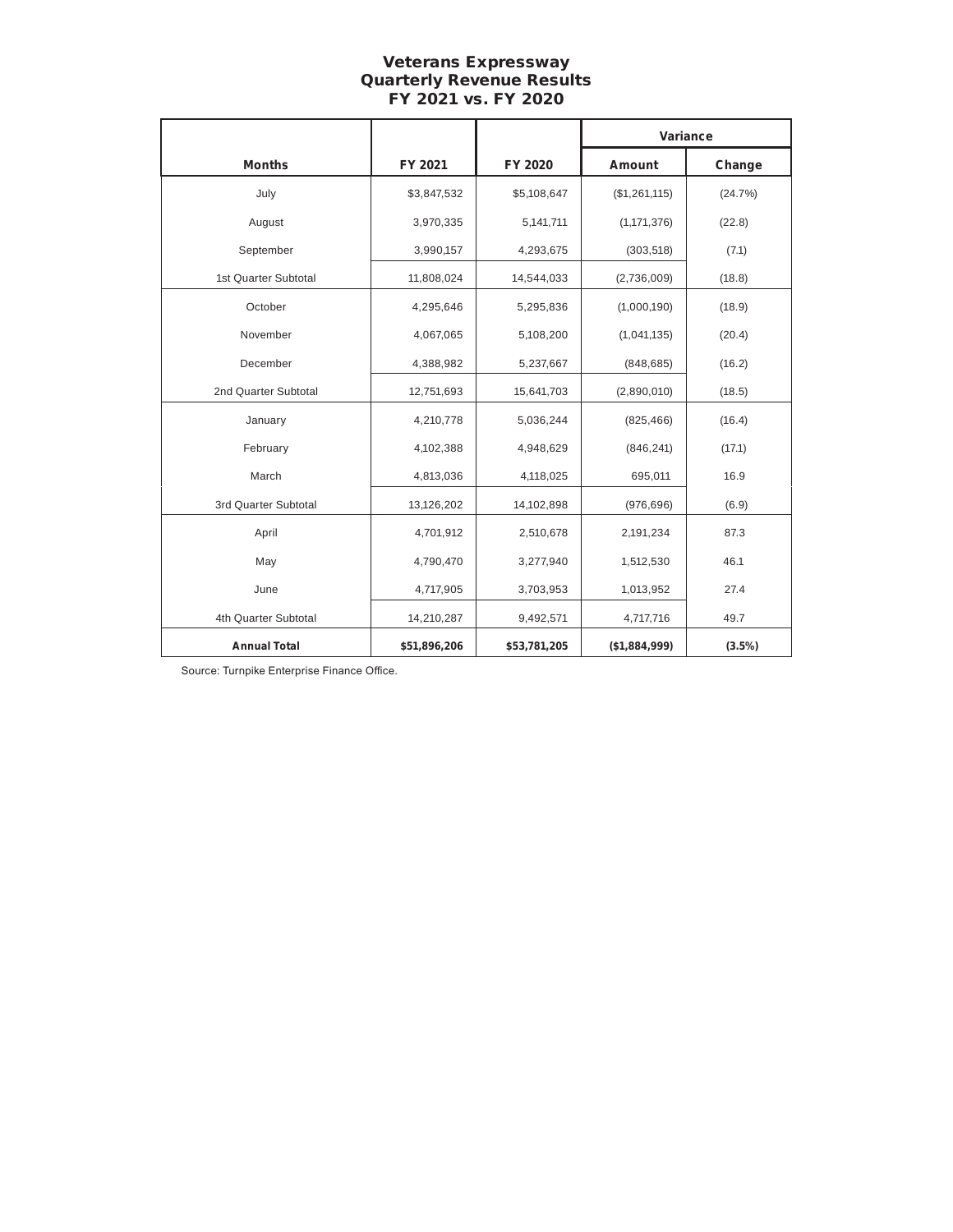# Southern Connector Extension Comparison of Daily Transactions by Month FY 2021 vs. FY 2020

|              | <b>Average Daily Transactions</b><br>$(ADT)^*$ |         |           |
|--------------|------------------------------------------------|---------|-----------|
| <b>Month</b> | FY 2021                                        | FY 2020 | Change    |
| July         | 30,778                                         | 52,815  | (41.7%)   |
| August       | 31,512                                         | 49,358  | (36.2)    |
| September    | 33,274                                         | 43,453  | (23.4)    |
| October      | 34,383                                         | 49,776  | (30.9)    |
| November     | 34,080                                         | 51,144  | (33.4)    |
| December     | 36,738                                         | 53,851  | (31.8)    |
| January      | 34,088                                         | 51,570  | (33.9)    |
| February     | 37,876                                         | 55,339  | (31.6)    |
| March        | 45,232                                         | 36,625  | 23.5      |
| April        | 46,158                                         | 16,604  | 178.0     |
| May          | 47,664                                         | 24,414  | 95.2      |
| June         | 52,073                                         | 29,613  | 75.8      |
| <b>AADT</b>  | 38,631                                         | 42,896  | $(9.9\%)$ |

Source: Turnpike Enterprise Finance Office.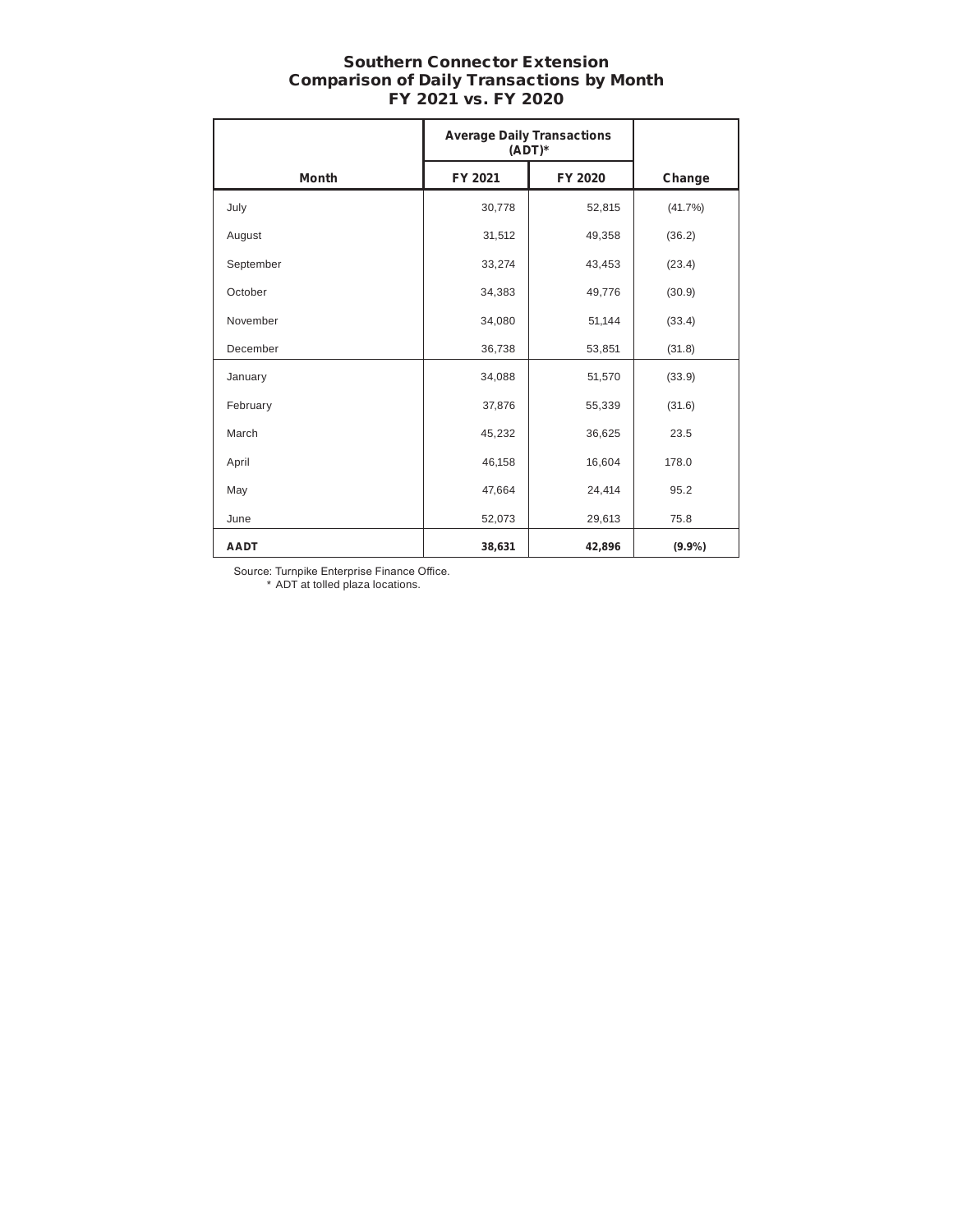# Southern Connector Extension Quarterly Revenue Results FY 2021 vs. FY 2020

|                      |              |              | Variance      |            |
|----------------------|--------------|--------------|---------------|------------|
| <b>Months</b>        | FY 2021      | FY 2020      | Amount        | Change     |
| July                 | \$915,103    | \$1,306,673  | (\$391,570)   | $(30.0\%)$ |
| August               | 928,559      | 1,281,690    | (353, 131)    | (27.6)     |
| September            | 931,770      | 1,050,897    | (119, 127)    | (11.3)     |
| 1st Quarter Subtotal | 2,775,432    | 3,639,260    | (863, 828)    | (23.7)     |
| October              | 1,002,774    | 1,300,709    | (297, 935)    | (22.9)     |
| November             | 956,669      | 1,266,977    | (310, 308)    | (24.5)     |
| December             | 1,036,279    | 1,315,798    | (279, 519)    | (21.2)     |
| 2nd Quarter Subtotal | 2,995,722    | 3,883,484    | (887, 762)    | (22.9)     |
| January              | 978,813      | 1,259,489    | (280, 676)    | (22.3)     |
| February             | 936,349      | 1,232,920    | (296, 571)    | (24.1)     |
| March                | 1,113,868    | 997,854      | 116,014       | 11.6       |
| 3rd Quarter Subtotal | 3,029,030    | 3,490,263    | (461, 233)    | (13.2)     |
| April                | 1,092,326    | 546,231      | 546,095       | 100.0      |
| May                  | 1,111,308    | 725,240      | 386,068       | 53.2       |
| June                 | 1,097,135    | 918,718      | 178,417       | 19.4       |
| 4th Quarter Subtotal | 3,300,769    | 2,190,189    | 1,110,580     | 50.7       |
| <b>Annual Total</b>  | \$12,100,953 | \$13,203,196 | (\$1,102,243) | $(8.3\%)$  |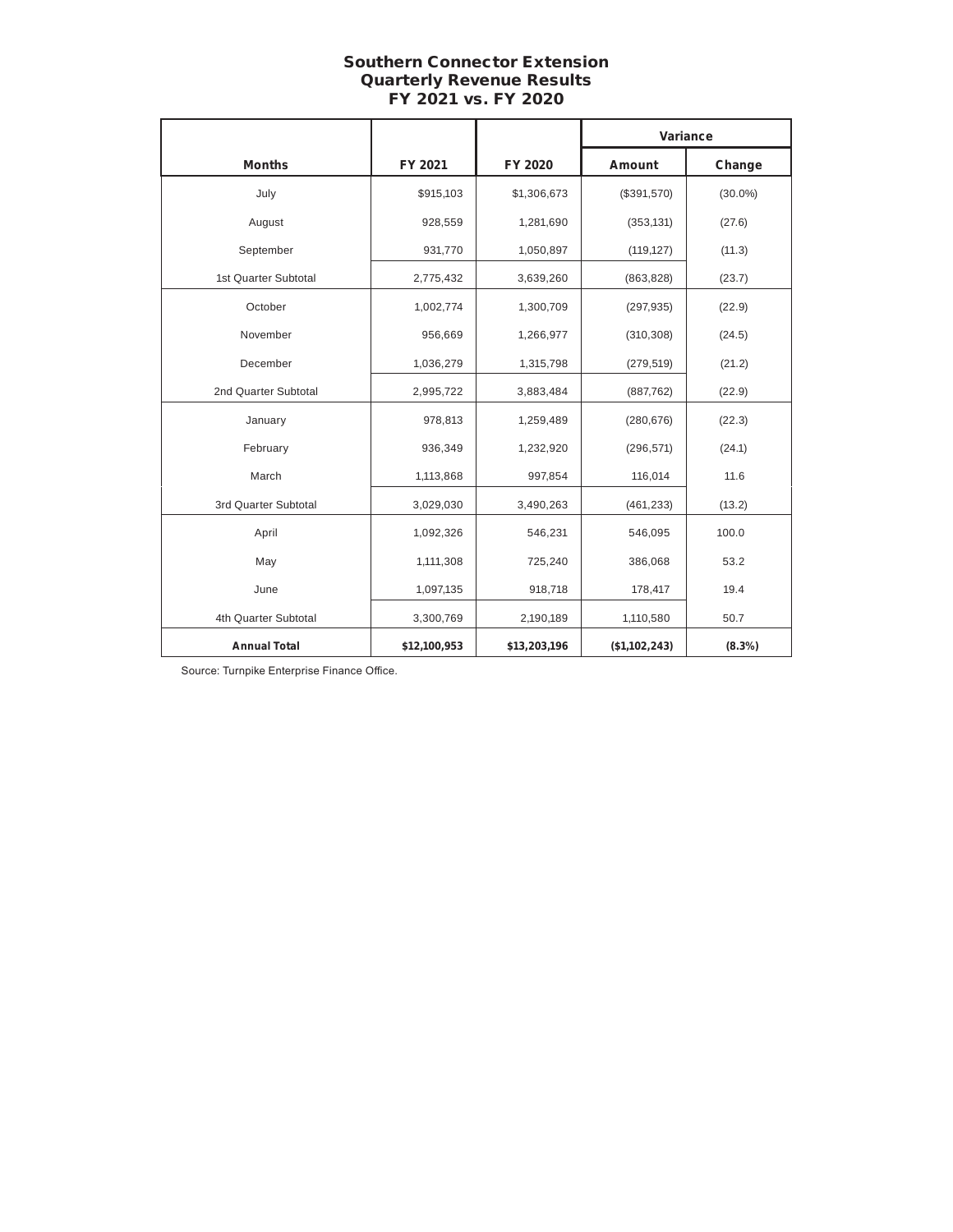|              | <b>Average Daily Transactions</b><br>$(ADT)^*$ |         |            |
|--------------|------------------------------------------------|---------|------------|
| <b>Month</b> | FY 2021                                        | FY 2020 | Change     |
| July         | 87,433                                         | 98,143  | $(10.9\%)$ |
| August       | 90,338                                         | 102,441 | (11.8)     |
| September    | 94,448                                         | 99,374  | (5.0)      |
| October      | 98,145                                         | 106,825 | (8.1)      |
| November     | 94,627                                         | 104,715 | (9.6)      |
| December     | 98,033                                         | 105,892 | (7.4)      |
| January      | 97,064                                         | 106,923 | (9.2)      |
| February     | 104,545                                        | 113,245 | (7.7)      |
| March        | 111,875                                        | 91,604  | 22.1       |
| April        | 113,435                                        | 61,333  | 84.9       |
| May          | 108,189                                        | 77,447  | 39.7       |
| June         | 109,215                                        | 89,375  | 22.2       |
| <b>AADT</b>  | 100,554                                        | 96,436  | 4.3%       |

#### Polk Parkway Comparison of Daily Transactions by Month FY 2021 vs. FY 2020

Source: Turnpike Enterprise Finance Office. \* ADT at tolled plaza locations.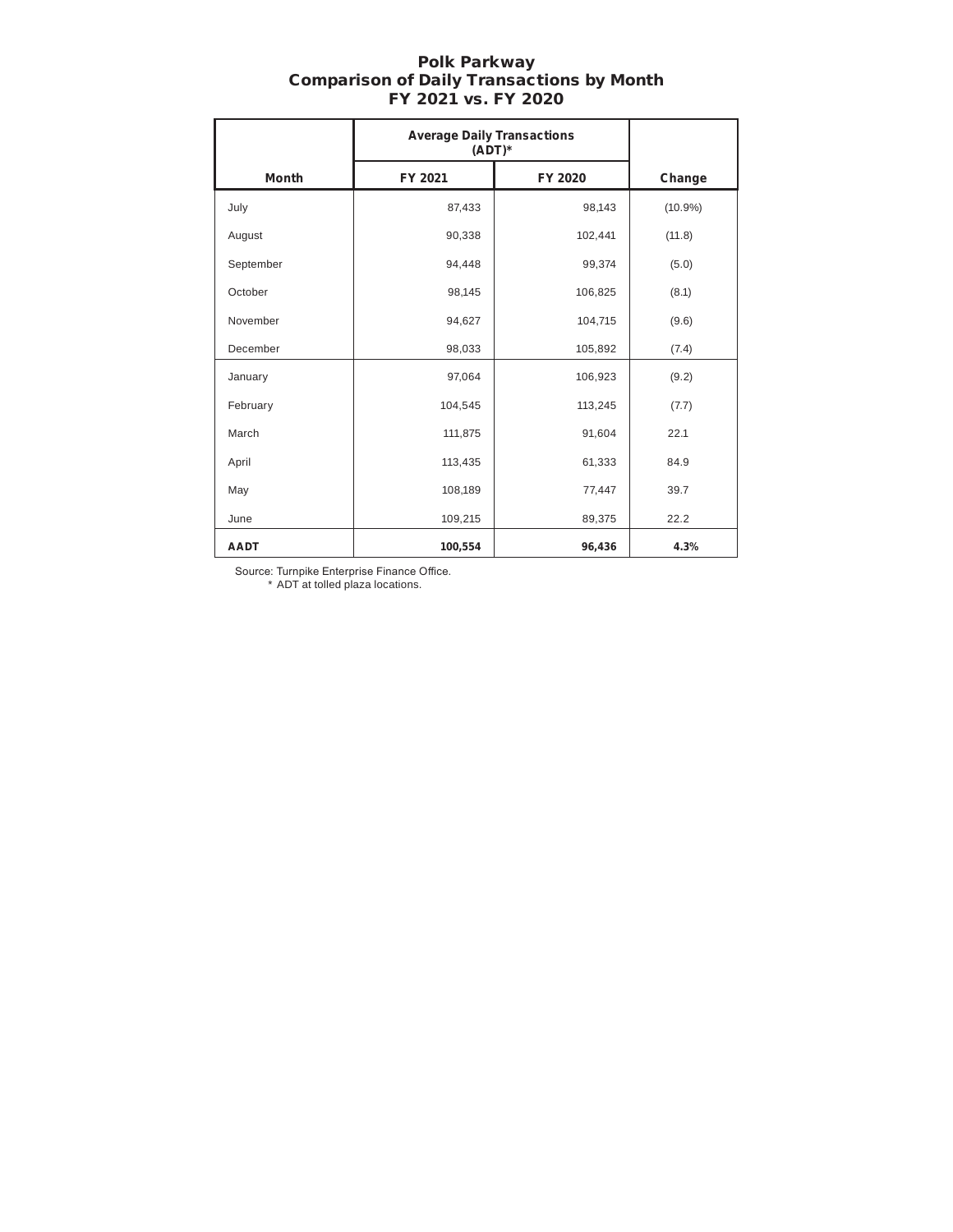#### Polk Parkway Quarterly Revenue Results FY 2021 vs. FY 2020

|                      |              |              | Variance      |            |
|----------------------|--------------|--------------|---------------|------------|
| <b>Months</b>        | FY 2021      | FY 2020      | Amount        | Change     |
| July                 | \$2,825,536  | \$3,533,839  | (\$708,303)   | $(20.0\%)$ |
| August               | 2,851,268    | 3,449,018    | (597,750)     | (17.3)     |
| September            | 2,859,639    | 2,817,097    | 42,542        | 1.5        |
| 1st Quarter Subtotal | 8,536,443    | 9,799,954    | (1, 263, 511) | (12.9)     |
| October              | 3,077,176    | 3,489,189    | (412, 013)    | (11.8)     |
| November             | 2,943,880    | 3,405,361    | (461, 481)    | (13.6)     |
| December             | 3,193,475    | 3,545,632    | (352, 157)    | (9.9)      |
| 2nd Quarter Subtotal | 9,214,531    | 10,440,182   | (1, 225, 651) | (11.7)     |
| January              | 2,999,031    | 3,393,133    | (394, 102)    | (11.6)     |
| February             | 2,850,542    | 3,318,556    | (468, 014)    | (14.1)     |
| March                | 3,405,606    | 2,670,884    | 734,722       | 27.5       |
| 3rd Quarter Subtotal | 9,255,179    | 9,382,573    | (127, 394)    | (1.4)      |
| April                | 3,343,019    | 1,428,268    | 1,914,751     | 134.1      |
| May                  | 3,397,007    | 1,904,942    | 1,492,065     | 78.3       |
| June                 | 3,353,131    | 2,474,893    | 878,238       | 35.5       |
| 4th Quarter Subtotal | 10,093,157   | 5,808,103    | 4,285,054     | 73.8       |
| <b>Annual Total</b>  | \$37,099,310 | \$35,430,812 | \$1,668,498   | 4.7%       |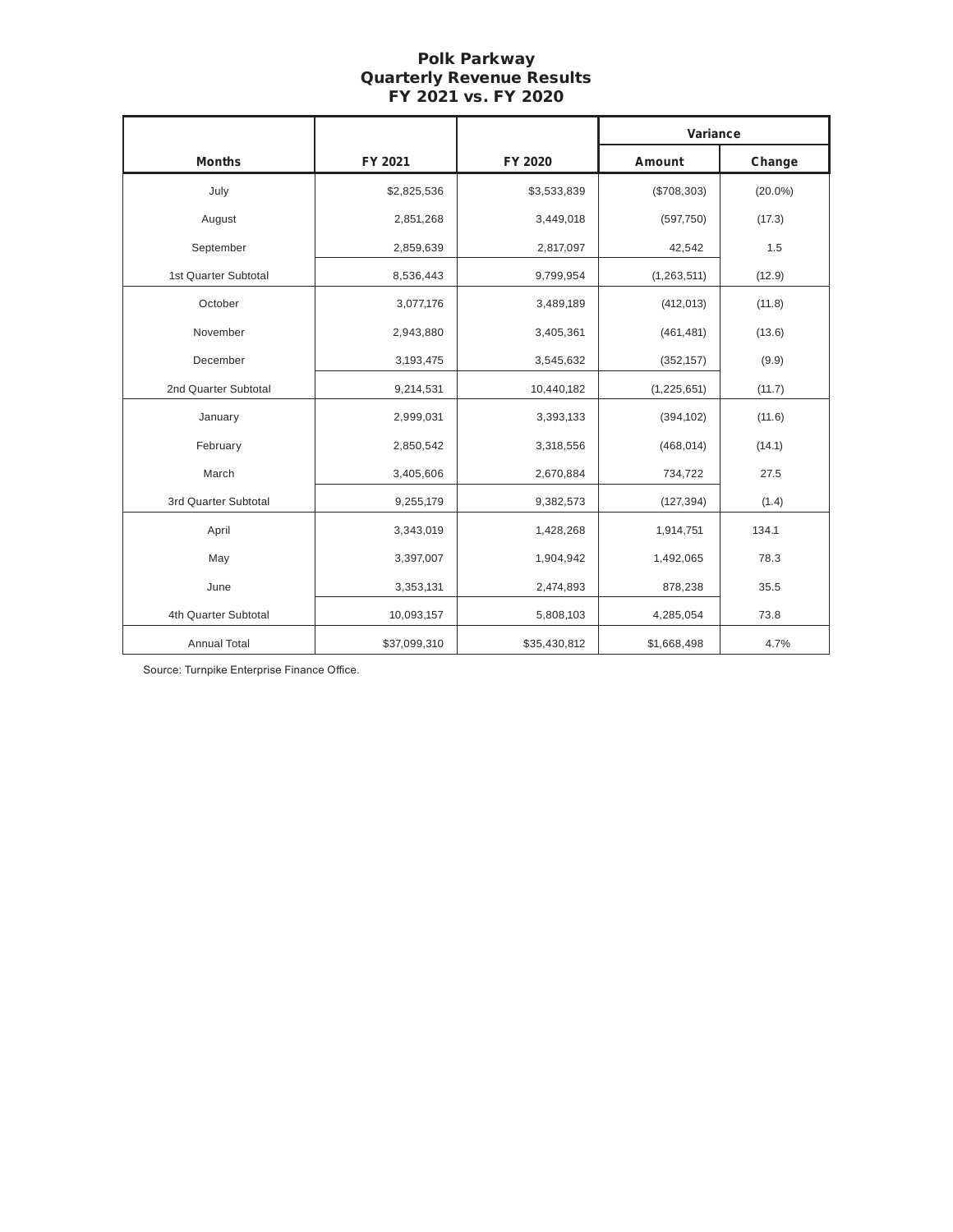#### Suncoast Parkway Comparison of Daily Transactions by Month FY 2021 vs. FY 2020

|              | <b>Average Daily Transactions</b><br>$(ADT)^*$ |         |            |
|--------------|------------------------------------------------|---------|------------|
| <b>Month</b> | FY 2021                                        | FY 2020 | Change     |
| July         | 81,814                                         | 97,190  | $(15.8\%)$ |
| August       | 84,856                                         | 99,779  | (15.0)     |
| September    | 89,352                                         | 97,831  | (8.7)      |
| October      | 94,060                                         | 102,116 | (7.9)      |
| November     | 90,258                                         | 101,322 | (10.9)     |
| December     | 93,508                                         | 101,481 | (7.9)      |
| January      | 91,618                                         | 100,443 | (8.8)      |
| February     | 100,214                                        | 103,232 | (2.9)      |
| March        | 105,905                                        | 83,540  | 26.8       |
| April        | 108,158                                        | 54,311  | 99.1       |
| May          | 106,860                                        | 71,826  | 48.8       |
| June         | 109,339                                        | 82,406  | 32.7       |
| <b>AADT</b>  | 96,264                                         | 91,305  | 5.4%       |

Source: Turnpike Enterprise Finance Office.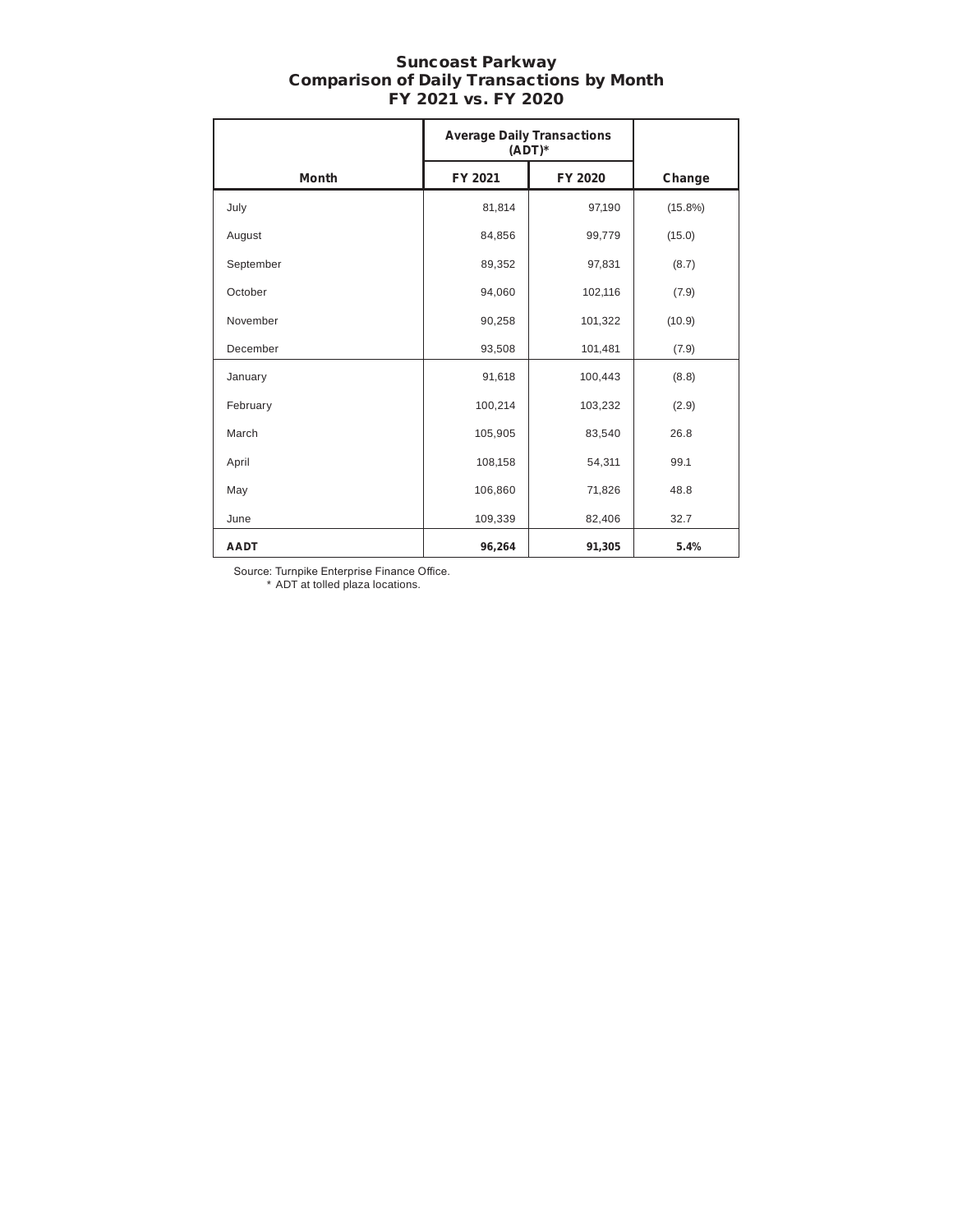# Suncoast Parkway Quarterly Revenue Results FY 2021 vs. FY 2020

|                      |              |              | Variance    |         |  |
|----------------------|--------------|--------------|-------------|---------|--|
| <b>Months</b>        | FY 2021      | FY 2020      | Amount      | Change  |  |
| July                 | \$2,065,227  | \$2,571,888  | (\$506,661) | (19.7%) |  |
| August               | 2,131,257    | 2,560,623    | (429, 366)  | (16.8)  |  |
| September            | 2,141,903    | 2,121,470    | 20,433      | 1.0     |  |
| 1st Quarter Subtotal | 6,338,387    | 7,253,981    | (915, 594)  | (12.6)  |  |
| October              | 2,305,885    | 2,620,392    | (314, 507)  | (12.0)  |  |
| November             | 2,183,236    | 2,537,876    | (354, 640)  | (14.0)  |  |
| December             | 2,356,107    | 2,616,307    | (260, 200)  | (9.9)   |  |
| 2nd Quarter Subtotal | 6,845,228    | 7,774,575    | (929, 347)  | (12.0)  |  |
| January              | 2,260,308    | 2,513,329    | (253, 021)  | (10.1)  |  |
| February             | 2,202,161    | 2,465,129    | (262, 968)  | (10.7)  |  |
| March                | 2,583,337    | 2,027,799    | 555,538     | 27.4    |  |
| 3rd Quarter Subtotal | 7,045,806    | 7,006,257    | 39,549      | 0.6     |  |
| April                | 2,523,521    | 1,184,449    | 1,339,072   | 113.1   |  |
| May                  | 2,570,726    | 1,557,883    | 1,012,843   | 65.0    |  |
| June                 | 2,531,316    | 1,846,212    | 685,104     | 37.1    |  |
| 4th Quarter Subtotal | 7,625,563    | 4,588,544    | 3,037,019   | 66.2    |  |
| <b>Annual Total</b>  | \$27,854,984 | \$26,623,357 | \$1,231,627 | 4.6%    |  |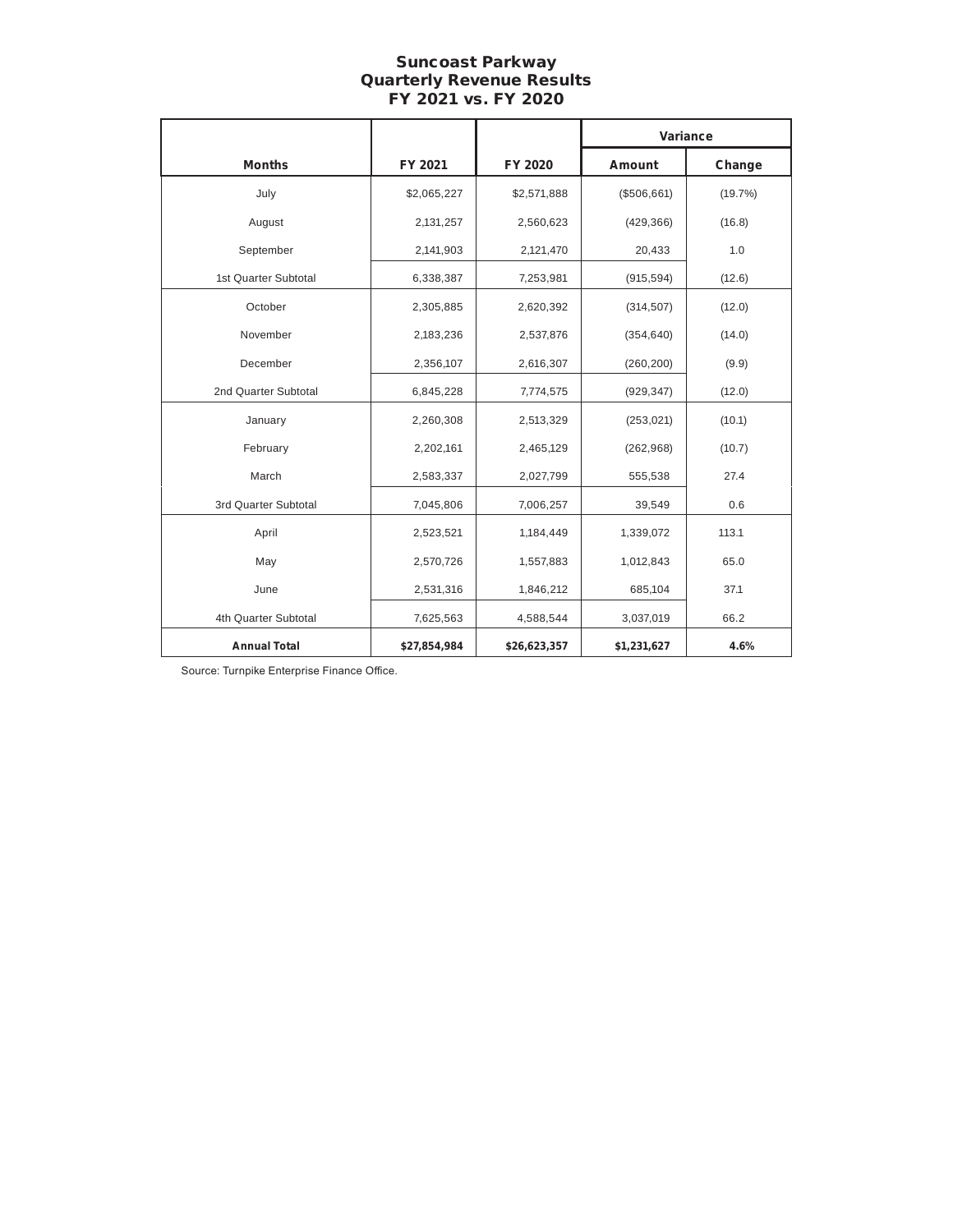#### Western Beltway, Part C Comparison of Daily Transactions by Month FY 2021 vs. FY 2020

|              | <b>Average Daily Transactions</b><br>$(ADT)^*$ |         |         |
|--------------|------------------------------------------------|---------|---------|
| <b>Month</b> | FY 2021                                        | FY 2020 | Change  |
| July         | 34,460                                         | 50,559  | (31.8%) |
| August       | 33,765                                         | 45,408  | (25.6)  |
| September    | 35,605                                         | 38,969  | (8.6)   |
| October      | 37,454                                         | 45,167  | (17.1)  |
| November     | 36,104                                         | 47,565  | (24.1)  |
| December     | 38,385                                         | 48,850  | (21.4)  |
| January      | 35,926                                         | 47,233  | (23.9)  |
| February     | 41,928                                         | 50,949  | (17.7)  |
| March        | 49,303                                         | 36,625  | 34.6    |
| April        | 49,762                                         | 19,449  | 155.9   |
| May          | 50,105                                         | 27,065  | 85.1    |
| June         | 54,470                                         | 33,120  | 64.5    |
| <b>AADT</b>  | 41,407                                         | 40,926  | 1.2%    |

Source: Turnpike Enterprise Finance Office.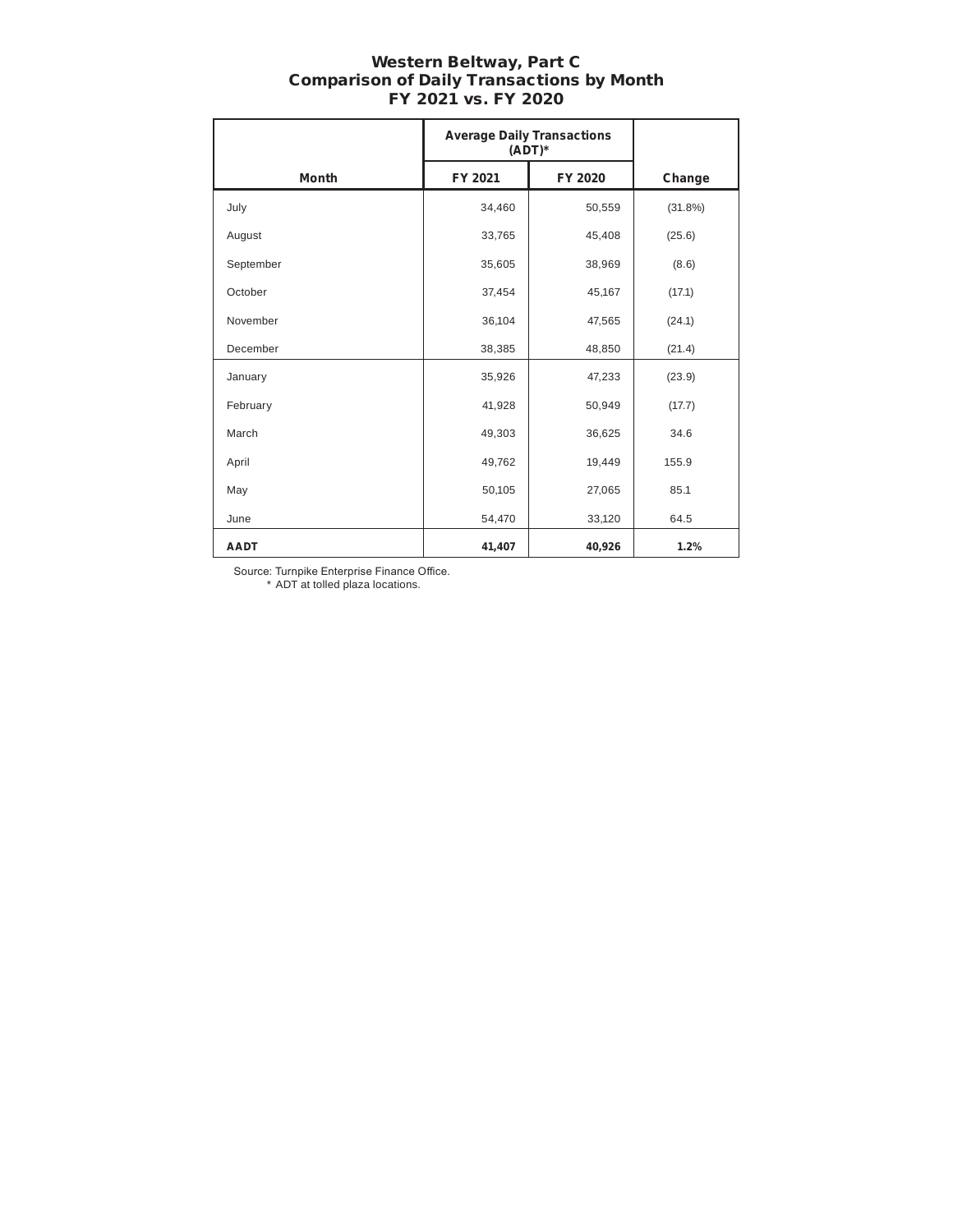# Western Beltway, Part C Quarterly Revenue Results FY 2021 vs. FY 2020

|                      |              |              | Variance    |         |  |
|----------------------|--------------|--------------|-------------|---------|--|
| <b>Months</b>        | FY 2021      | FY 2020      | Amount      | Change  |  |
| July                 | \$1,195,518  | \$1,561,505  | (\$365,987) | (23.4%) |  |
| August               | 1,212,421    | 1,531,243    | (318, 822)  | (20.8)  |  |
| September            | 1,216,545    | 1,255,327    | (38, 782)   | (3.1)   |  |
| 1st Quarter Subtotal | 3,624,484    | 4,348,075    | (723, 591)  | (16.6)  |  |
| October              | 1,309,228    | 1,553,794    | (244, 566)  | (15.7)  |  |
| November             | 1,249,497    | 1,513,653    | (264, 156)  | (17.5)  |  |
| December             | 1,353,773    | 1,572,173    | (218, 400)  | (13.9)  |  |
| 2nd Quarter Subtotal | 3,912,498    | 4,639,620    | (727, 122)  | (15.7)  |  |
| January              | 1,277,692    | 1,504,611    | (226, 919)  | (15.1)  |  |
| February             | 1,221,380    | 1,472,864    | (251, 484)  | (17.1)  |  |
| March                | 1,453,356    | 1,191,705    | 261,651     | 22.0    |  |
| 3rd Quarter Subtotal | 3,952,428    | 4,169,180    | (216, 752)  | (5.2)   |  |
| April                | 1,425,234    | 651,542      | 773,692     | 118.7   |  |
| May                  | 1,449,456    | 865,115      | 584,341     | 67.5    |  |
| June                 | 1,430,454    | 1,097,061    | 333,393     | 30.4    |  |
| 4th Quarter Subtotal | 4,305,144    | 2,613,718    | 1,691,426   | 64.7    |  |
| <b>Annual Total</b>  | \$15,794,554 | \$15,770,593 | \$23,961    | 0.2%    |  |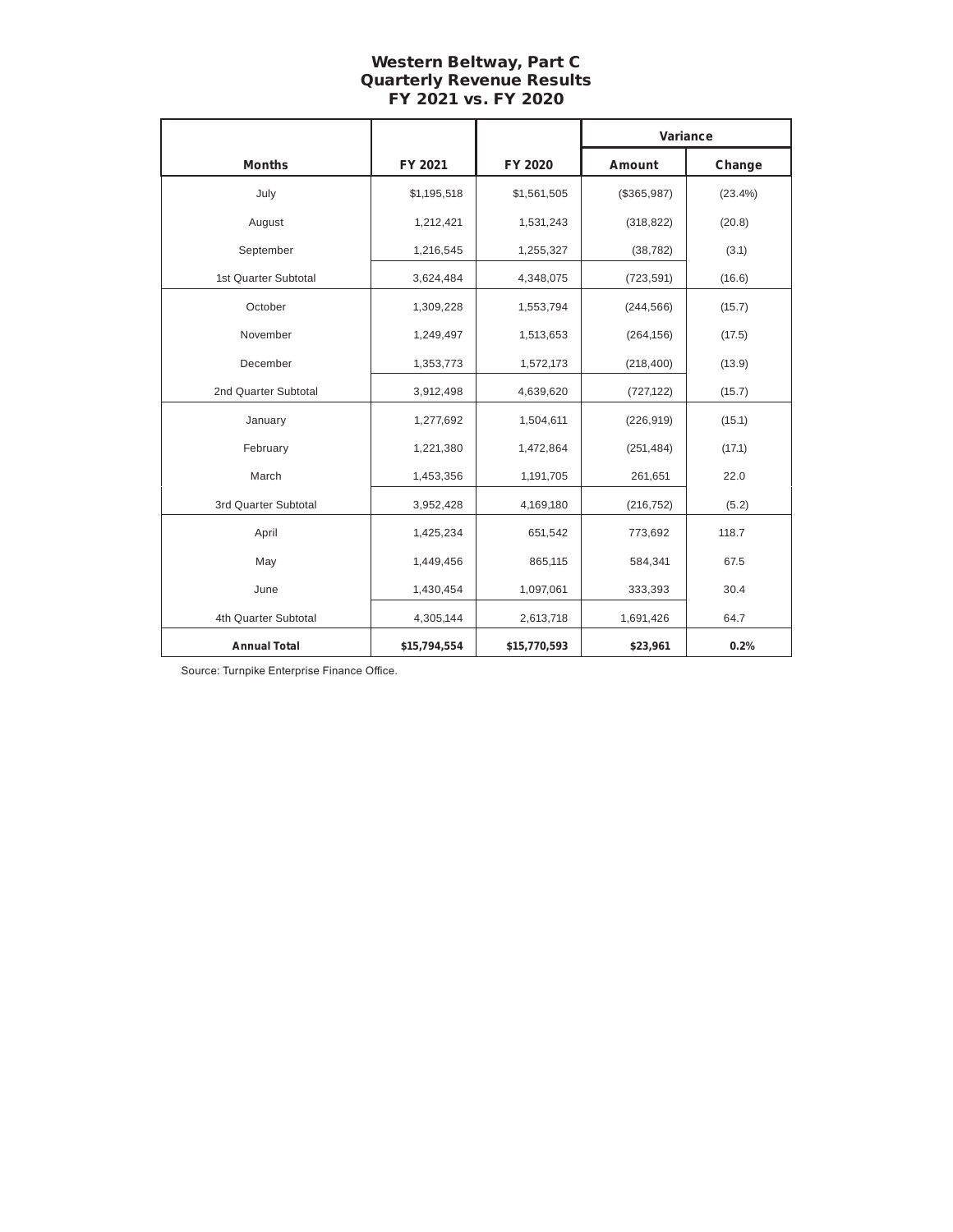| <b>I-4 Connector</b>                             |  |
|--------------------------------------------------|--|
| <b>Comparison of Daily Transactions by Month</b> |  |
| FY 2021 vs. 2020                                 |  |

|              | <b>Average Daily Transactions</b><br>$(ADT)^*$ |         |            |
|--------------|------------------------------------------------|---------|------------|
| <b>Month</b> | FY 2021                                        | FY 2020 | Change     |
| July         | 47,050                                         | 53,988  | $(12.9\%)$ |
| August       | 48,321                                         | 54,856  | (11.9)     |
| September    | 49,667                                         | 53,689  | (7.5)      |
| October      | 51,793                                         | 56,364  | (8.1)      |
| November     | 49,806                                         | 55,054  | (9.5)      |
| December     | 51,489                                         | 54,852  | (6.1)      |
| January      | 51,260                                         | 55,411  | (7.5)      |
| February     | 54,405                                         | 57,389  | (5.2)      |
| March        | 54,589                                         | 46,189  | 18.2       |
| April        | 55,592                                         | 31,719  | 75.3       |
| May          | 55,838                                         | 41,390  | 34.9       |
| June         | 57,373                                         | 46,404  | 23.6       |
| <b>AADT</b>  | 52,238                                         | 50,614  | 3.2%       |

Source: Turnpike Enterprise Finance Office.

I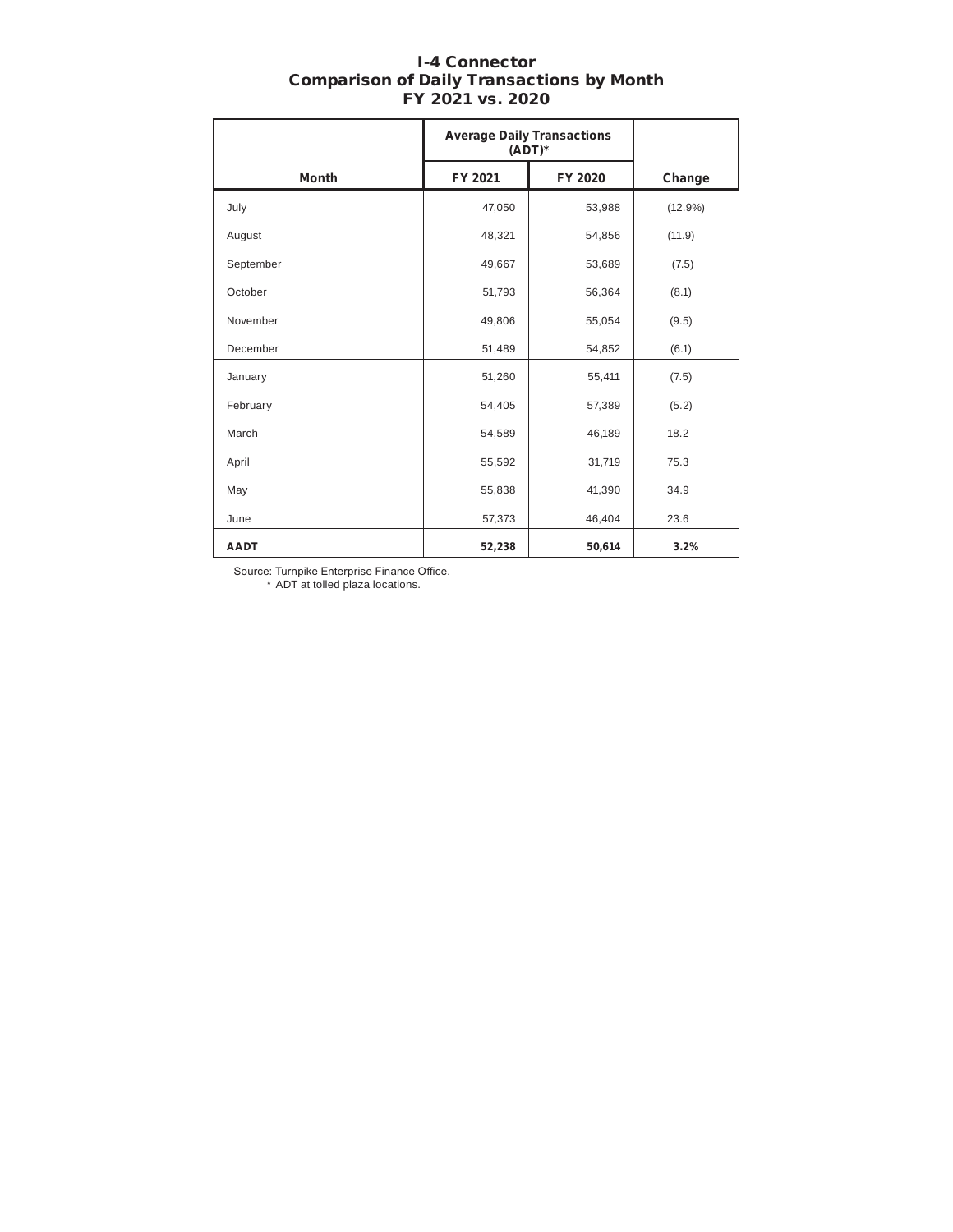# I-4 Connector Quarterly Revenue Results FY 2021 vs. FY 2020

|                      |              |              | Variance      |            |  |
|----------------------|--------------|--------------|---------------|------------|--|
| <b>Months</b>        | FY 2021      | FY 2020      | <b>Amount</b> | Change     |  |
| July                 | \$973,172    | \$1,332,267  | (\$359,095)   | $(27.0\%)$ |  |
| August               | 1,005,560    | 1,341,604    | (336, 044)    | (25.0)     |  |
| September            | 1,010,648    | 1,122,388    | (111, 740)    | (10.0)     |  |
| 1st Quarter Subtotal | 2,989,380    | 3,796,259    | (806, 879)    | (21.3)     |  |
| October              | 1,087,992    | 1,384,309    | (296, 317)    | (21.4)     |  |
| November             | 1,030,713    | 1,334,958    | (304, 245)    | (22.8)     |  |
| December             | 1,113,044    | 1,368,010    | (254, 966)    | (18.6)     |  |
| 2nd Quarter Subtotal | 3,231,749    | 4,087,277    | (855, 528)    | (20.9)     |  |
| January              | 1,066,246    | 1,309,252    | (243,006)     | (18.6)     |  |
| February             | 1,039,233    | 1,288,111    | (248, 878)    | (19.3)     |  |
| March                | 1,215,720    | 1,072,752    | 142,968       | 13.3       |  |
| 3rd Quarter Subtotal | 3,321,199    | 3,670,115    | (348, 916)    | (9.5)      |  |
| April                | 1,185,632    | 655,344      | 530,288       | 80.9       |  |
| May                  | 1,204,141    | 851,742      | 352,399       | 41.4       |  |
| June                 | 1,180,361    | 952,367      | 227,994       | 23.9       |  |
| 4th Quarter Subtotal | 3,570,134    | 2,459,453    | 1,110,681     | 45.2       |  |
| <b>Annual Total</b>  | \$13,112,462 | \$14,013,104 | (\$900, 642)  | (6.4%)     |  |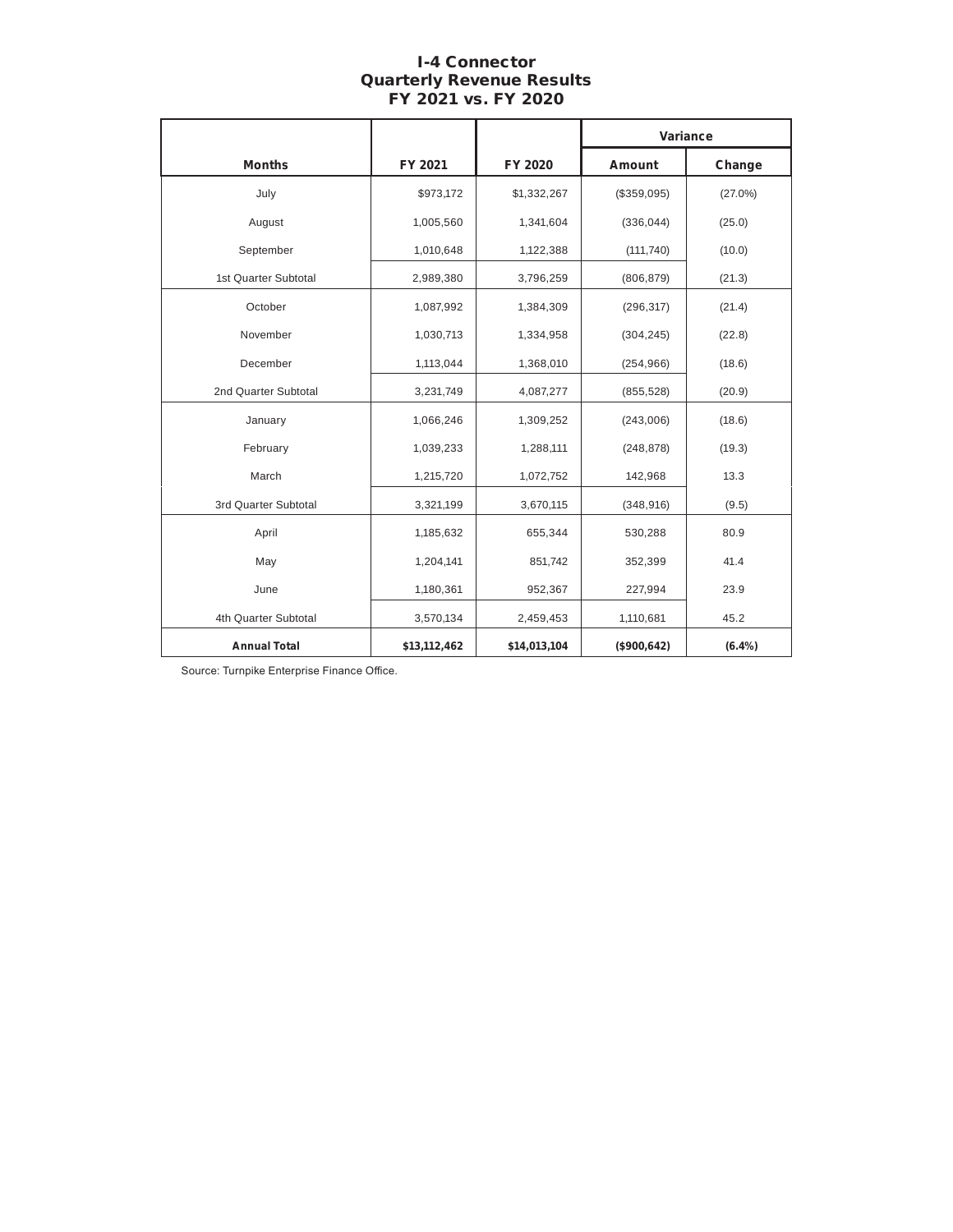#### Beachline East Expressway Comparison of Daily Transactions by Month FY 2021 vs. FY 2020

|              | <b>Average Daily Transactions</b><br>$(ADT)^*$ |         |            |
|--------------|------------------------------------------------|---------|------------|
| <b>Month</b> | FY 2021                                        | FY 2020 | Change     |
| July         | 50,603                                         | 60,511  | $(16.4\%)$ |
| August       | 42,508                                         | 56,837  | (25.2)     |
| September    | 44,210                                         | 51,673  | (14.4)     |
| October      | 44,794                                         | 55,401  | (19.1)     |
| November     | 43,927                                         | 65,403  | (32.8)     |
| December     | 45,183                                         | 64,190  | (29.6)     |
| January      | 45,149                                         | 64,122  | (29.6)     |
| February     | 48,587                                         | 68,118  | (28.7)     |
| March        | 57,036                                         | 52,849  | 7.9        |
| April        | 56,259                                         | 27,601  | 103.8      |
| May          | 57,478                                         | 41,876  | 37.3       |
| June         | 52,708                                         | 48,344  | 9.0        |
| <b>AADT</b>  | 49,038                                         | 54,742  | $(10.4\%)$ |

Source: Turnpike Enterprise Finance Office.

\* ADT at tolled plaza locations (S.R. 520 ramps and Central Florida Expressway Authority owned Dallas Mainline Toll Plaza)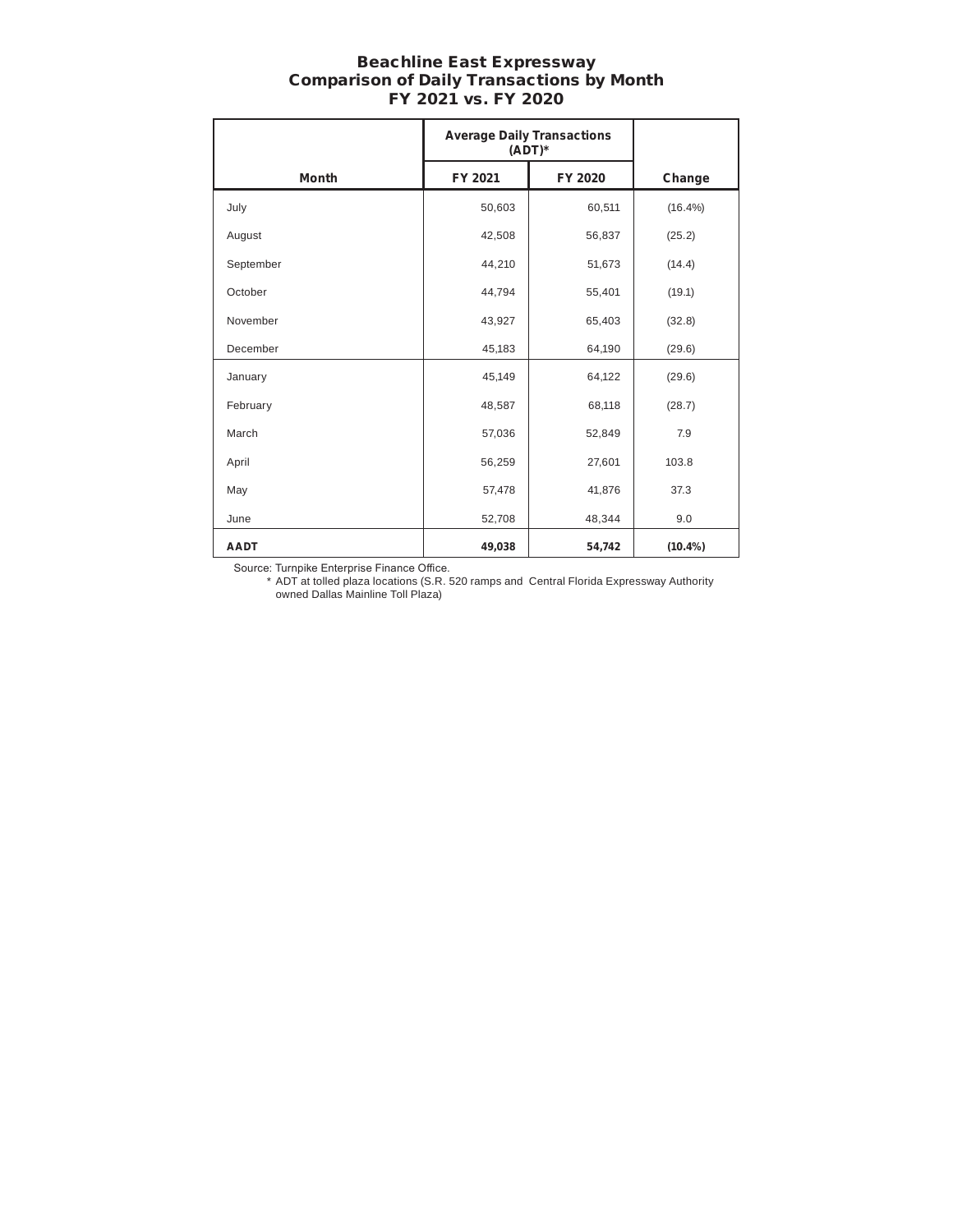#### Beachline East Expressway Quarterly Revenue Results\* FY 2021 vs. FY 2020

|                      |             |             | Variance        |         |  |
|----------------------|-------------|-------------|-----------------|---------|--|
| <b>Months</b>        | FY 2021     | FY 2020     | Amount          | Change  |  |
| July                 | \$440,122   | \$644,244   | (\$204, 122)    | (31.7%) |  |
| August               | 442,536     | 618,662     | (176, 126)      | (28.5)  |  |
| September            | 443,620     | 501,718     | (58,098)        | (11.6)  |  |
| 1st Quarter Subtotal | 1,326,278   | 1,764,624   | (438, 346)      | (24.8)  |  |
| October              | 477,255     | 622,917     | (145, 662)      | (23.4)  |  |
| November             | 458,913     | 611,780     | (152, 867)      | (25.0)  |  |
| December             | 499,596     | 641,544     | (141, 948)      | (22.1)  |  |
| 2nd Quarter Subtotal | 1,435,764   | 1,876,241   | (440, 477)      | (23.5)  |  |
| January              | 463,933     | 602,813     | (138, 880)      | (23.0)  |  |
| February             | 437,826     | 590,383     | (152, 557)      | (25.8)  |  |
| March                | 521,873     | 466,615     | 55,258          | 11.8    |  |
| 3rd Quarter Subtotal | 1,423,632   | 1,659,811   | (236, 179)      | (14.2)  |  |
| April                | 510,601     | 229,171     | 281,430         | 122.8   |  |
| May                  | 513,572     | 304,776     | 208,796         | 68.5    |  |
| June                 | 500,409     | 421,278     | 79,131          | 18.8    |  |
| 4th Quarter Subtotal | 1,524,582   | 955,225     | 59.6<br>569,357 |         |  |
| <b>Annual Total</b>  | \$5,710,256 | \$6,255,901 | (\$545,645)     | (8.7%)  |  |

Source: Turnpike Enterprise Finance Office.

\* Revenue includes tolls collected at S.R 520 ramps and Turnpike's portion of tolls collected at Central Florida Expressway Authority owned Dallas Mainline Toll Plaza.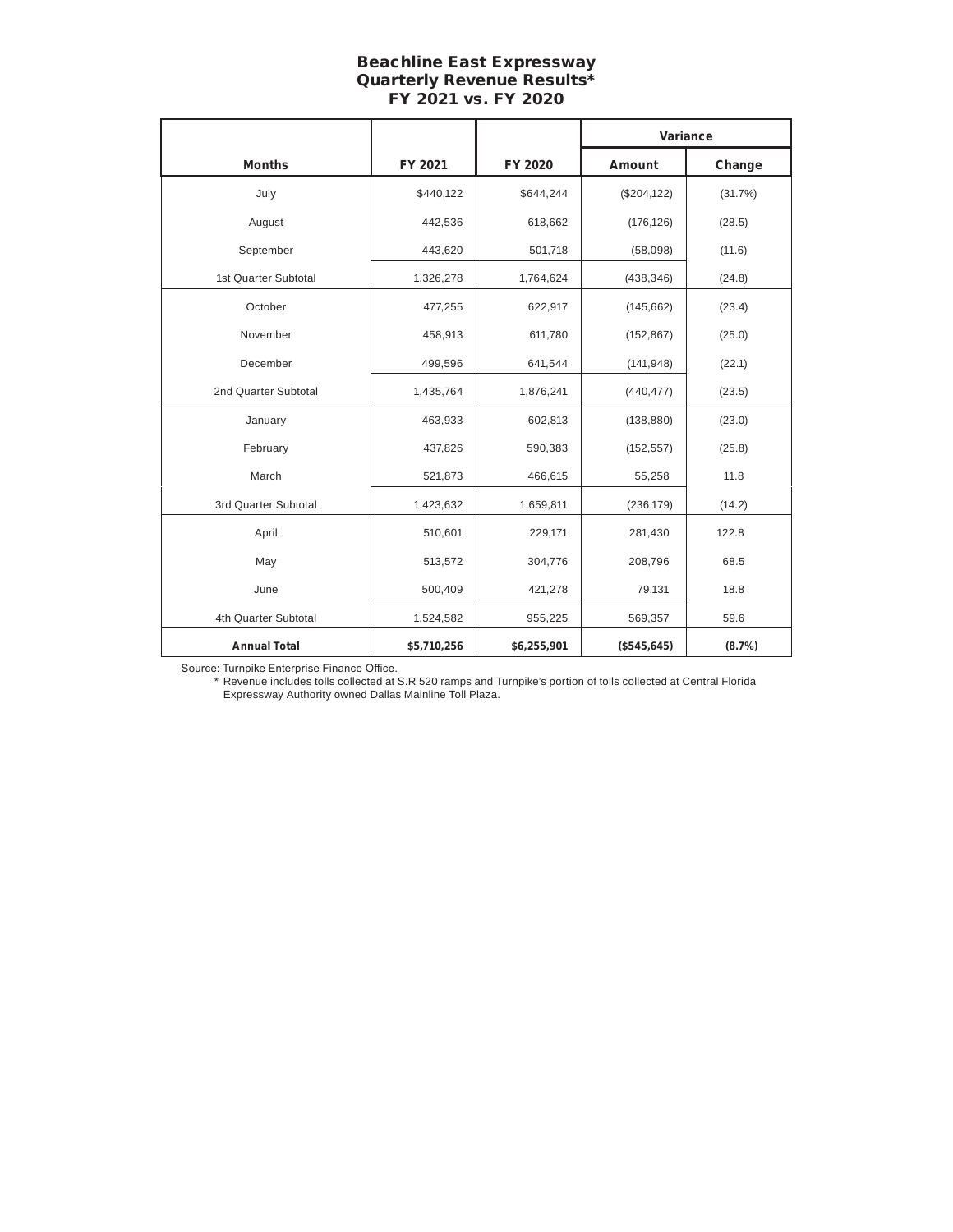#### First Coast Expressway Comparison of Daily Transactions by Month FY 2021 vs. 2020

|              | <b>Average Daily Transactions</b><br>$(ADT)^*$ |         |           |
|--------------|------------------------------------------------|---------|-----------|
| <b>Month</b> | FY 2021                                        | FY 2020 | Change    |
| July         | 69,468                                         | 75,759  | $(8.3\%)$ |
| August       | 71,271                                         | 78,356  | (9.0)     |
| September    | 74,918                                         | 75,329  | (0.5)     |
| October      | 78,196                                         | 79,974  | (2.2)     |
| November     | 75,171                                         | 77,428  | (2.9)     |
| December     | 78,641                                         | 77,955  | 0.9       |
| January      | 74,186                                         | 76,768  | (3.4)     |
| February     | 78,981                                         | 79,651  | (0.8)     |
| March        | 84,513                                         | 69,163  | 22.2      |
| April        | 88,581                                         | 53,039  | 67.0      |
| May          | 87,335                                         | 62,958  | 38.7      |
| June         | 86,725                                         | 69,773  | 24.3      |
| <b>AADT</b>  | 78,973                                         | 72,929  | 8.3%      |

Source: Turnpike Enterprise Finance Office.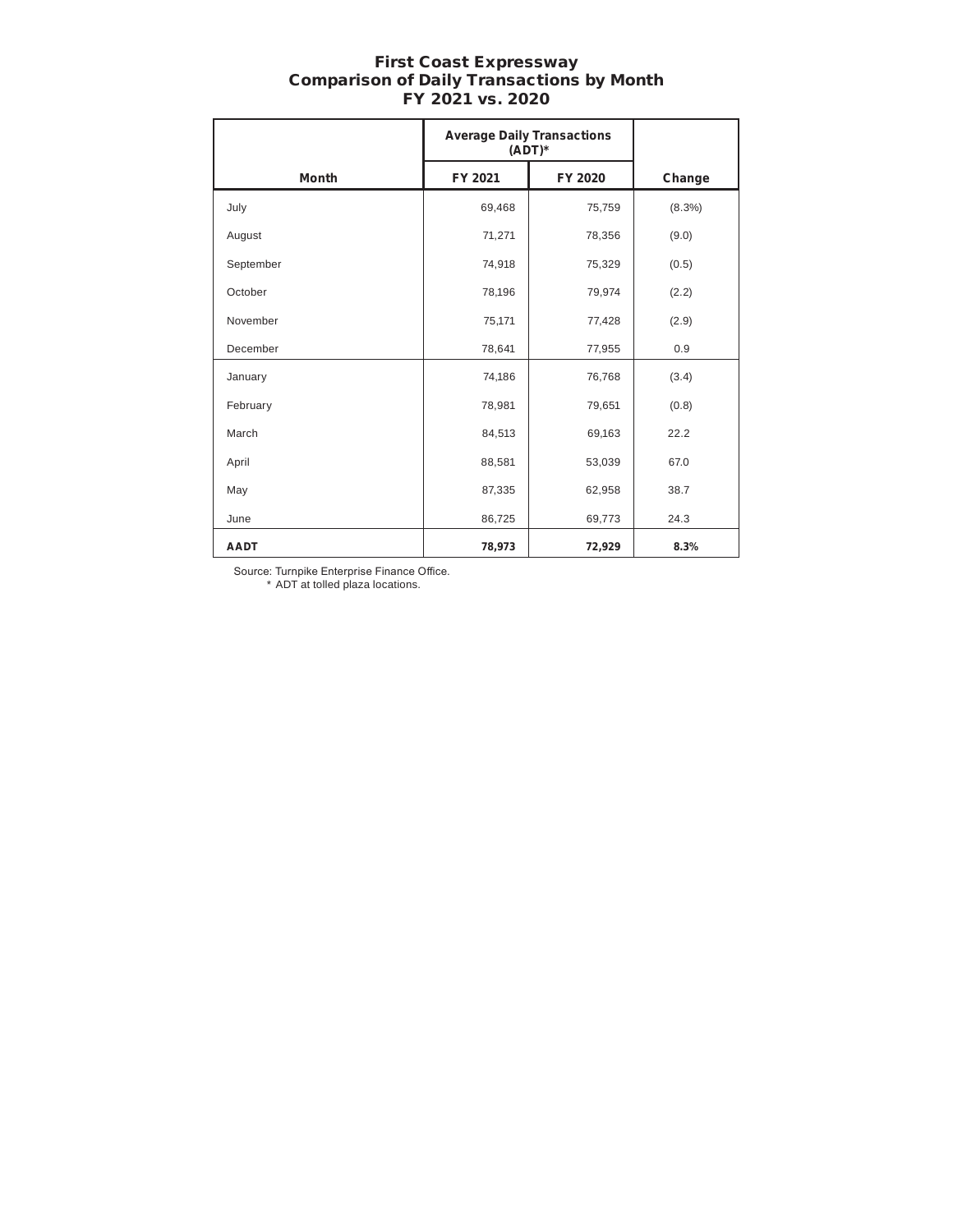# First Coast Expressway Quarterly Revenue Results FY 2021 vs. FY 2020

|                      |              |              | Variance      |            |  |
|----------------------|--------------|--------------|---------------|------------|--|
| <b>Months</b>        | FY 2021      | FY 2020      | <b>Amount</b> | Change     |  |
| July                 | \$1,007,954  | \$1,122,711  | (\$114,757)   | $(10.2\%)$ |  |
| August               | 1,042,951    | 1,131,599    | (88, 648)     | (7.8)      |  |
| September            | 1,048,302    | 949,631      | 98,671        | 10.4       |  |
| 1st Quarter Subtotal | 3,099,207    | 3,203,941    | (104, 734)    | (3.3)      |  |
| October              | 1,128,491    | 1,171,166    | (42, 675)     | (3.6)      |  |
| November             | 1,069,753    | 1,128,981    | (59, 228)     | (5.2)      |  |
| December             | 1,156,018    | 1,155,822    | 196           | 0.0        |  |
| 2nd Quarter Subtotal | 3,354,262    | 3,455,969    | (101, 707)    | (2.9)      |  |
| January              | 1,105,664    | 1,097,420    | 8,244         | 0.8        |  |
| February             | 1,078,125    | 1,082,041    | (3,916)       | (0.4)      |  |
| March                | 1,257,353    | 902,342      | 355,011       | 39.3       |  |
| 3rd Quarter Subtotal | 3,441,142    | 3,081,803    | 359,339       | 11.7       |  |
| April                | 1,224,024    | 553,108      | 670,916       | 121.3      |  |
| May                  | 1,238,939    | 713,347      | 525,592       | 73.7       |  |
| June                 | 1,208,375    | 783,207      | 425,168       | 54.3       |  |
| 4th Quarter Subtotal | 3,671,338    | 2,049,662    | 1,621,676     | 79.1       |  |
| <b>Annual Total</b>  | \$13,565,949 | \$11,791,375 | \$1,774,574   | 15.0%      |  |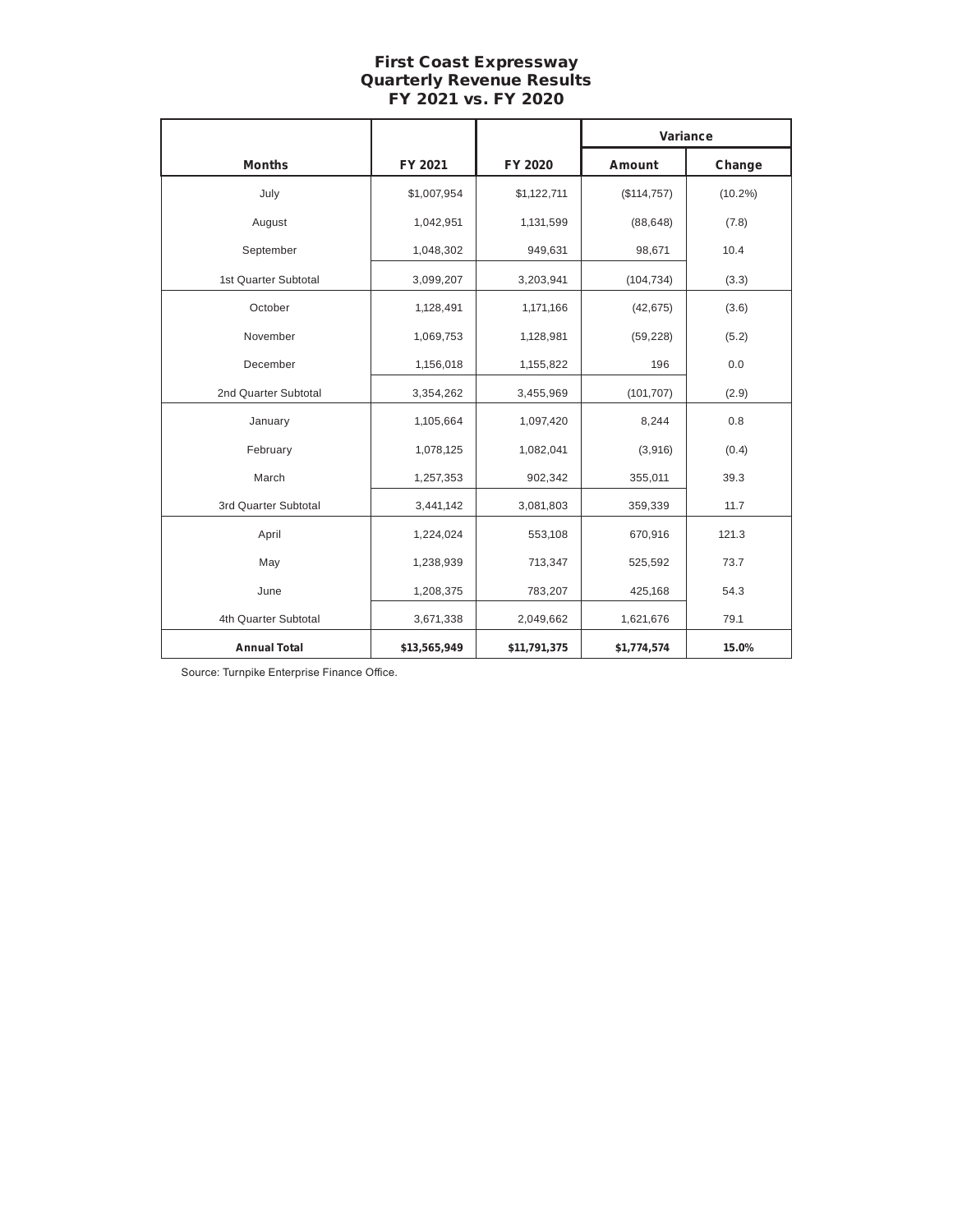#### Expansion Projects Seasonal Traffic Variation FY 2021

|                  | <b>Seasonal Factor*</b>              |                        |                               |                                           |                 |                            |                               |                      |                                        |                                  |
|------------------|--------------------------------------|------------------------|-------------------------------|-------------------------------------------|-----------------|----------------------------|-------------------------------|----------------------|----------------------------------------|----------------------------------|
| Month            | <b>Sawgrass</b><br><b>Expressway</b> | Seminole<br>Expressway | <b>Veterans</b><br>Expressway | Southern<br>Connector<br><b>Extension</b> | Polk<br>Parkway | <b>Suncoast</b><br>Parkway | Western<br>Beltway,<br>Part C | $I - 4$<br>Connector | <b>Beachline</b><br>East<br>Expressway | <b>First Coast</b><br>Expressway |
| <b>July 2020</b> | 0.85                                 | 0.87                   | 0.85                          | 0.80                                      | 0.87            | 0.85                       | 0.83                          | 0.90                 | 1.03                                   | 0.88                             |
| August           | 0.88                                 | 0.92                   | 0.89                          | 0.82                                      | 0.90            | 0.88                       | 0.82                          | 0.93                 | 0.87                                   | 0.90                             |
| September        | 0.91                                 | 0.95                   | 0.93                          | 0.86                                      | 0.94            | 0.93                       | 0.86                          | 0.95                 | 0.90                                   | 0.95                             |
| October          | 0.96                                 | 1.01                   | 0.97                          | 0.89                                      | 0.98            | 0.98                       | 0.90                          | 0.99                 | 0.91                                   | 0.99                             |
| November         | 0.93                                 | 0.95                   | 0.93                          | 0.88                                      | 0.94            | 0.94                       | 0.87                          | 0.95                 | 0.90                                   | 0.95                             |
| December         | 1.00                                 | 0.98                   | 0.99                          | 0.95                                      | 0.97            | 0.97                       | 0.93                          | 0.99                 | 0.92                                   | 1.00                             |
| January 2021     | 0.96                                 | 0.94                   | 0.95                          | 0.88                                      | 0.97            | 0.95                       | 0.87                          | 0.98                 | 0.92                                   | 0.94                             |
| February         | 1.05                                 | 1.02                   | 1.04                          | 0.98                                      | 1.04            | 1.04                       | 1.01                          | 1.04                 | 0.99                                   | 1.00                             |
| March            | 1.10                                 | 1.10                   | 1.08                          | 1.17                                      | 1.11            | 1.10                       | 1.19                          | 1.04                 | 1.16                                   | 1.07                             |
| April            | 1.13                                 | 1.10                   | 1.11                          | 1.19                                      | 1.13            | 1.12                       | 1.20                          | 1.06                 | 1.15                                   | 1.12                             |
| May              | 1.11                                 | 1.08                   | 1.12                          | 1.23                                      | 1.08            | 1.11                       | 1.21                          | 1.07                 | 1.17                                   | 1.11                             |
| June             | 1.13                                 | 1.09                   | 1.14                          | 1.35                                      | 1.09            | 1.14                       | 1.32                          | 1.10                 | 1.07                                   | 1.10                             |

Source: Turnpike Enterprise Finance Office.

\* FY 2021 seasonal factors impacted by the traffic recovery from the COVID-19 pandemic.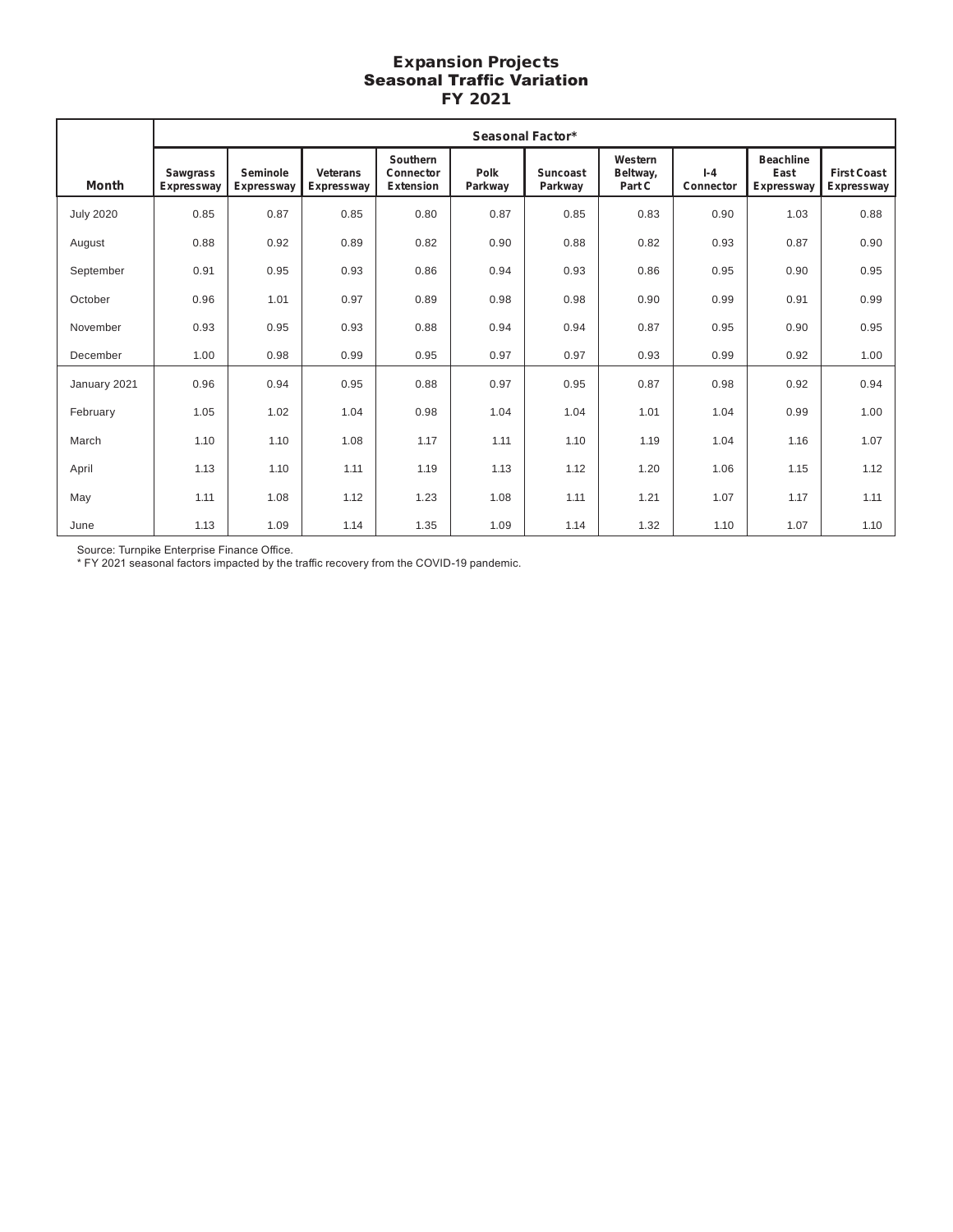# Expansion Projects Toll Revenue Forecast (\$000) FY 2022 through FY 2032

| <b>Fiscal</b><br>Year | <b>Sawgrass</b><br><b>Expressway</b> | Seminole<br><b>Expressway</b> | <b>Veterans</b><br><b>Expressway</b> | Southern<br>Connector | <b>Polk</b><br>Parkway | Suncoast<br>Parkway | Western<br>Beltway, C | $I - 4$<br>Connector | <b>Beachline</b><br>East | <b>First Coast</b><br>Expressway | Total     |
|-----------------------|--------------------------------------|-------------------------------|--------------------------------------|-----------------------|------------------------|---------------------|-----------------------|----------------------|--------------------------|----------------------------------|-----------|
| 2022                  | \$80,284                             | \$55,590                      | \$54,269                             | \$12,882              | \$38,150               | \$30,435            | \$16,983              | \$14,501             | \$5,981                  | \$14,251                         | \$323,326 |
| 2023                  | 86,707                               | 60,593                        | 56,983                               | 14,042                | 39,485                 | 35,828              | 17,832                | 14,907               | 6,399                    | 14,821                           | 347,597   |
| 2024                  | 91,043                               | 63,623                        | 58,692                               | 15,165                | 40,590                 | 37,540              | 18,546                | 15,280               | 6,975                    | 15,265                           | 362,719   |
| 2025                  | 94,684                               | 66,486                        | 60,336                               | 16,075                | 39,673                 | 39,150              | 19,195                | 15,647               | 7,254                    | 15,693                           | 374,193   |
| 2026                  | 97,525                               | 69,145                        | 61,904                               | 16,557                | 40,720                 | 40,529              | 19,771                | 16,007               | 7,472                    | 16,116                           | 385,746   |
| 2027                  | 99,963                               | 71,565                        | 63,390                               | 16,971                | 41,757                 | 42,708              | 20,324                | 16,359               | 7,621                    | 16,535                           | 397,193   |
| 2028                  | 103,713                              | 73,712                        | 64,785                               | 17,310                | 42,778                 | 44,184              | 20,873                | 16,702               | 7,736                    | 16,949                           | 408,742   |
| 2029                  | 107,337                              | 75,904                        | 66,080                               | 17,622                | 43,778                 | 45,630              | 21,416                | 17,036               | 7,844                    | 17,356                           | 420,003   |
| 2030                  | 110,921                              | 77,796                        | 67,270                               | 17,922                | 44,755                 | 47,048              | 21,951                | 17,360               | 7,946                    | 17,755                           | 430,724   |
| 2031                  | 115,142                              | 79,657                        | 68,346                               | 18,208                | 45,666                 | 48,428              | 22,500                | 17,655               | 8,041                    | 18,145                           | 441,788   |
| 2032                  | 117,583                              | 81,483                        | 69,440                               | 18,482                | 46,502                 | 49,735              | 23,062                | 17,920               | 8,130                    | 18,526                           | 450,863   |

Note: The above revenue forecasts reflect the implementation of All-Electronic Tolling on the Polk Parkway in FY 2025. The Sawgrass Expressway forecast includes revenues from widening on most sections of the facility starting in FY 2028 through FY 2031. Additionally, the Seminole Expressway forecasts reflect widening revenues from Aloma Avenue to SR 434 in FY 2029. Further, revenue from new interchanges opening on the Suncoast Parkway at Ridge Road in FY 2023, Polk Parkway at Braddock Road in FY 2025, and Sawgrass Expressway at NW 8th Street in FY 2031 are included in the forecast. Also, the forecast includes revenue from Suncoast Parkway 2 which is expected to open in stages starting in FY 2022. The first segment from US 98 to Cardinal Street in January 2022 and the second segment between Cardinal Street and SR 44 in the Spring 2022, followed by the third segment between SR 44 and CR 486 in FY 2027.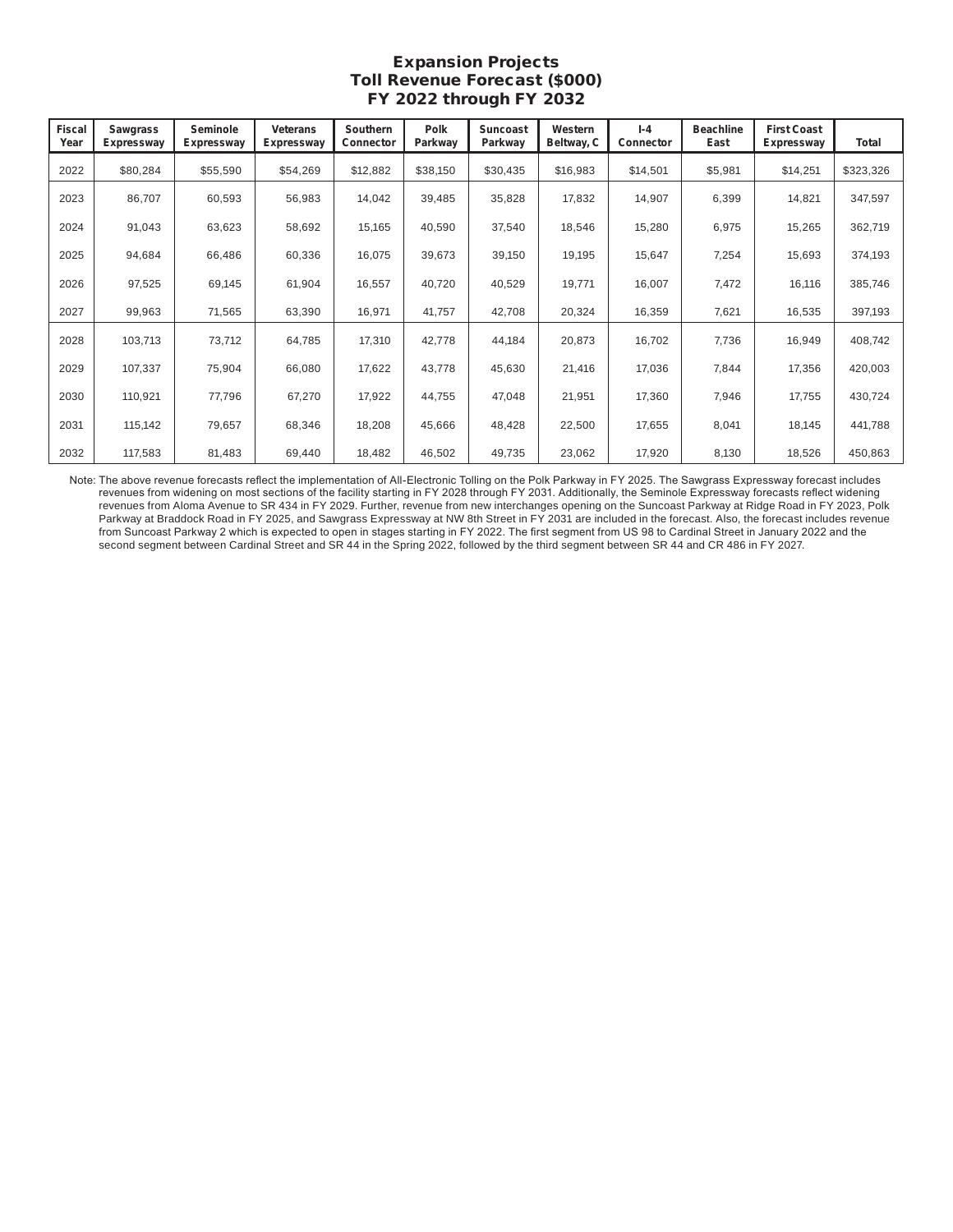

Source: Turnpike Enterprise Finance Office.

This graph shows the historical annual toll revenues on the expansion projects for the past 10 years. Typically, these expansion projects have experienced a higher growth rate than the Mainline facilities due to ramp-up and increased levels of land-use in the respective corridors. Ramp-up reflects motorists' increasing acceptance of the toll facility's value in relation to time savings and convenience. Toll revenue decrease in FY 2020 and FY 2021 is attributed to the impacts of the COVID-19 pandemic that began in March 2020.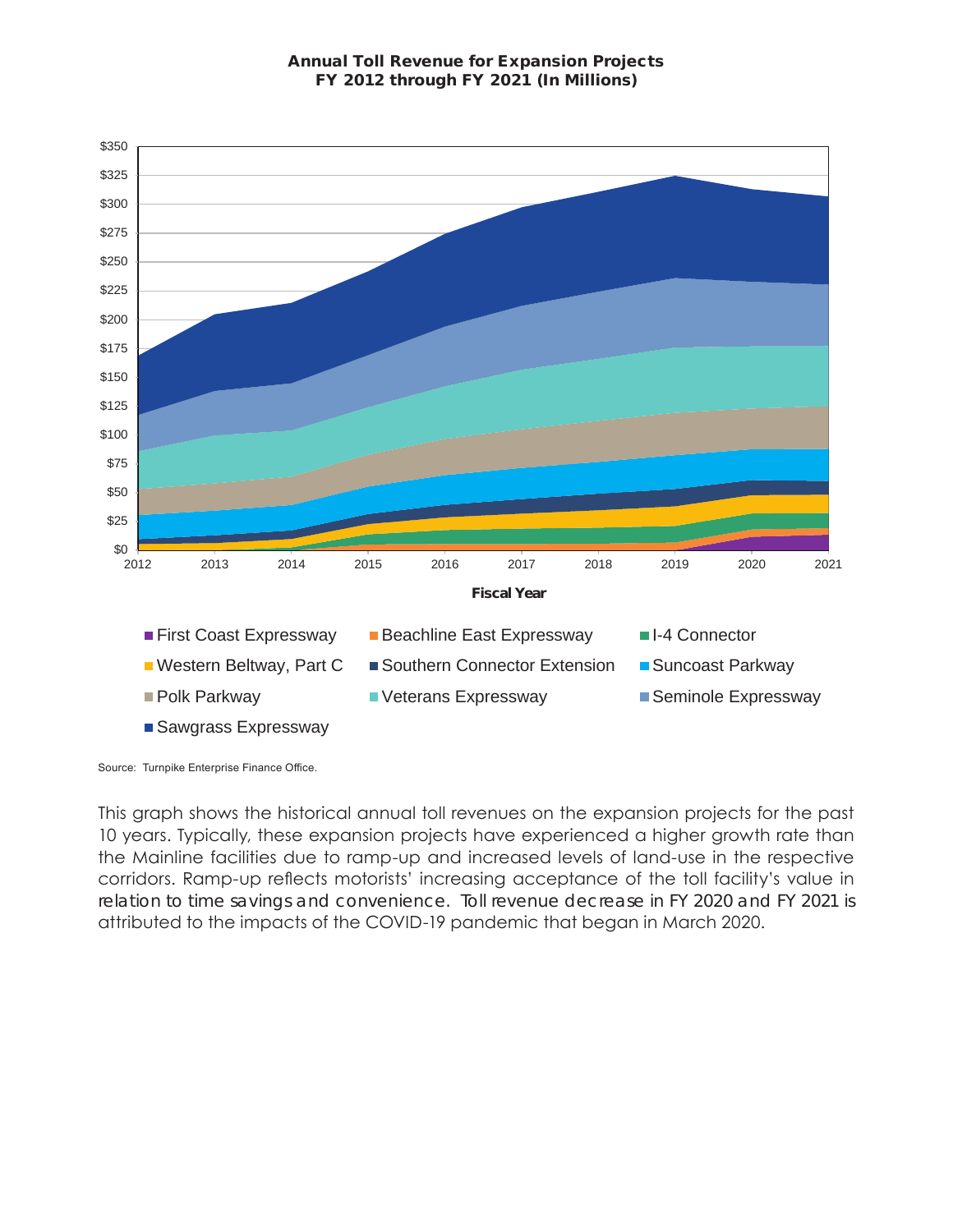# **Mainline** \$662,910 68% Expansion Projects \$306,952 32% Florida's Turnpike System Gross Toll Revenue (\$000) FY 2021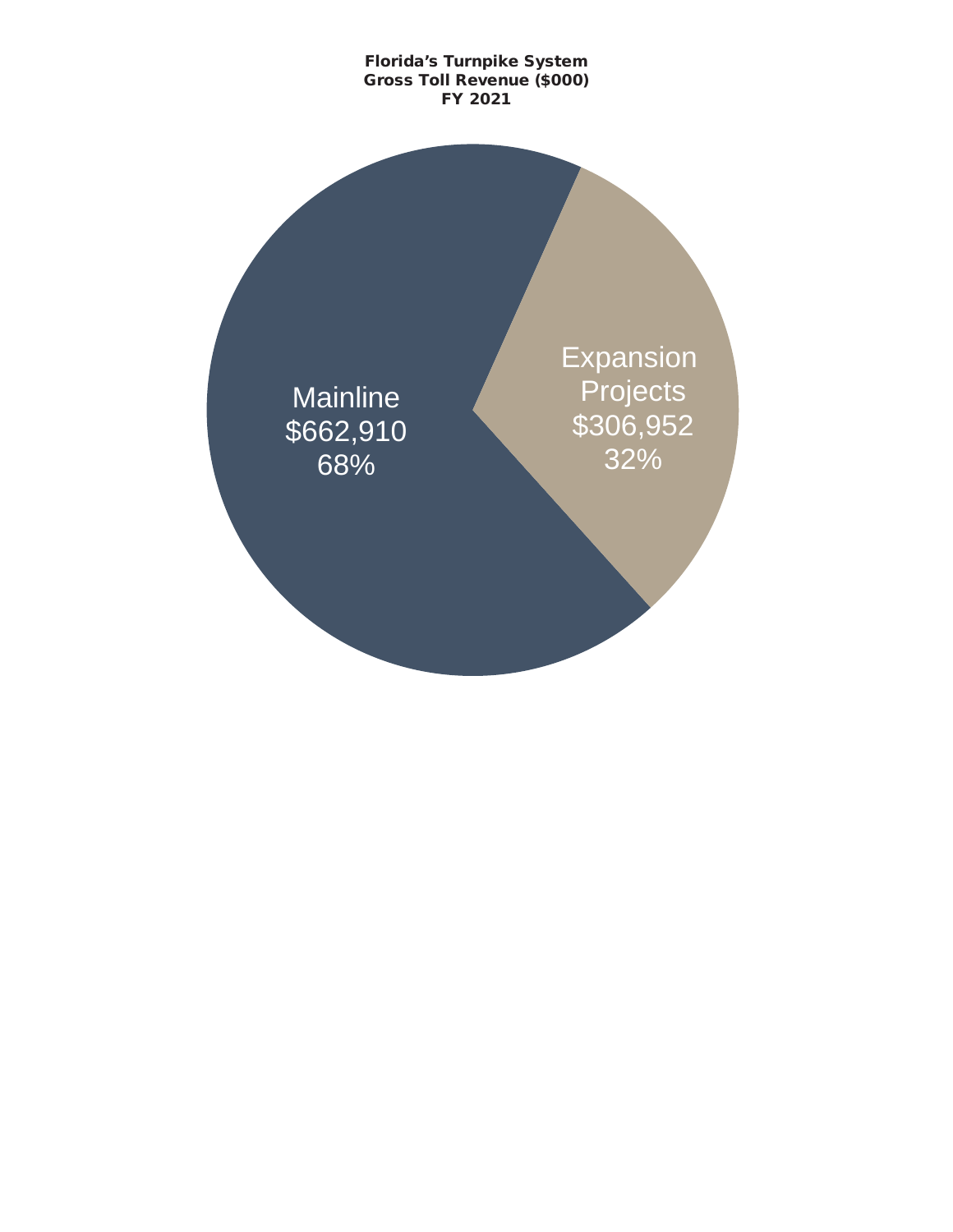# Expansion Projects 3+ Axle Vehicles in the Vehicle Mix



Source: Data obtained from Turnpike Enterprise Finance Office for the week beginning November 2, 2020.

There is some variation in the characteristics of 3+ axle vehicles (generally representing trucks and recreational vehicles) versus 2-axle passenger cars. The percentage of 3+ axle traffic is shown in the graph above for each expansion project during a typical seven-day week for which there were no unusual events. The percent vehicle mix was calculated for weekdays only and for all seven days of the week combined.

In general, a higher vehicle mix of 3+ axle vehicles is observed on all nine facilities during weekdays since truck traffic is usually higher during the week than on the weekends. As in prior years, higher than average percentages of 3+ axle vehicles are reported on Southern Connector Extension, Polk Parkway, Western Beltway, Part C and the I-4 Connector. Commercial traffic on these facilities ranges from 10.7 percent on Polk Parkway to 14.4 percent on the Southern Connector Extension. The Southern Connector Extension provides access to I-4 from the Metro Orlando industrial areas near the Orange County and Osceola County line. The high truck traffic on the Polk Parkway is partly attributed to distribution centers in the Lakeland area, such as Publix and Rooms To Go, and the opening of additional commercial centers in the corridor. The Western Beltway, Part C provides a preferred alternate route to I-4 for truck traffic traveling between Leesburg and Apopka. The exclusive truck lanes on the I-4 Connector provide direct access to and from the Port of Tampa.

On the other hand, the Anderson / Sugarwood toll plazas on the Veterans Expressway have the lowest percentage of 3+ axle vehicles at 4.0 percent on weekdays, reflecting the high commuter area served by this facility.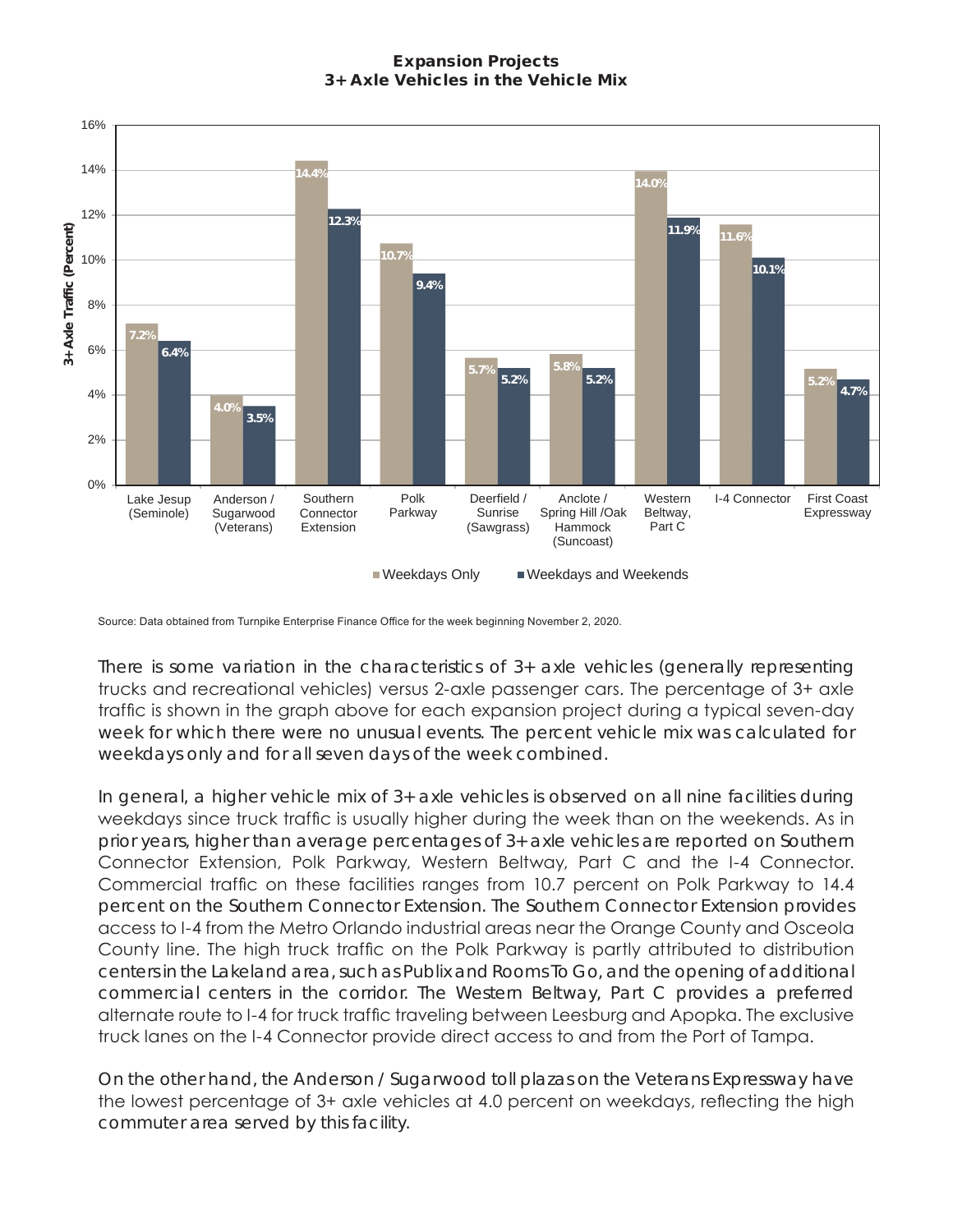# Expansion Projects Weekday vs. Weekend Factors



Source: Data obtained from Turnpike Enterprise Finance Office for the week beginning November 2, 2020. Note: A factor of 1.0 represents a typical average day over the 7-day period.

The daily volumes are grouped by weekdays (Monday through Friday) and weekends (Saturday and Sunday). With an average day in a seven-day week representing the baseline for comparison between weekdays and weekends, a weekday/weekend factor is calculated for a representative group of toll plazas on the expansion projects. These factors are shown in the graph above.

It is notable that weekday traffic on all facilities that primarily serve commuter traffic (i.e., Seminole Expressway, Veterans Expressway, Polk Parkway, Sawgrass Expressway and First Coast Expressway) is between 9 and 14 percent higher than the average for the week. Conversely, the weekend traffic at these five facilities is 22 to 35 percent lower than the weekly average. The high level of weekend traffic is characteristic of a facility that serves an area of major tourist attractions and recreational trips. The higher volumes of weekday traffic (i.e., commuter traffic) on the Western Beltway, Part C is due in part to easy access provided to Disney's Celebration area by this facility as an alternative to the congested I-4.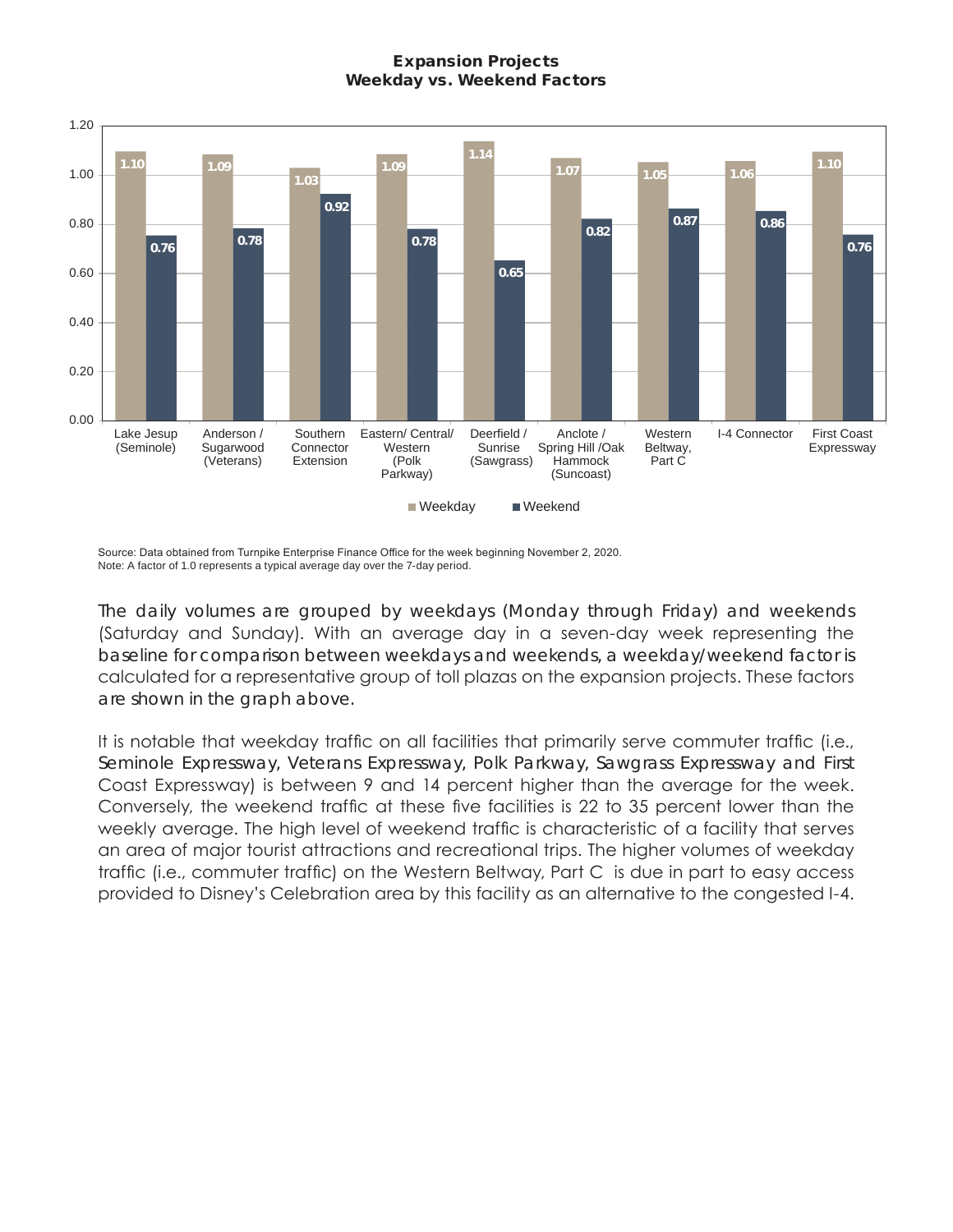#### Expansion Projects Average Hourly Weekday Factors



Source: Data obtained from Turnpike Enterprise Finance Office for the 5-day period beginning November 2, 2020.

The weekday hourly factors at select toll plazas during FY 2021 along the Turnpike's expansion projects are shown in the graph above. The results show typical morning and evening peak periods, with the most noticeable peaks evident on the commuter facilities. The peak periods on the Southern Connector Extension are slightly less defined because of the combination of commuters and tourists that use the facility during a typical day. The First Coast Expressway has the highest peak hour ratios.